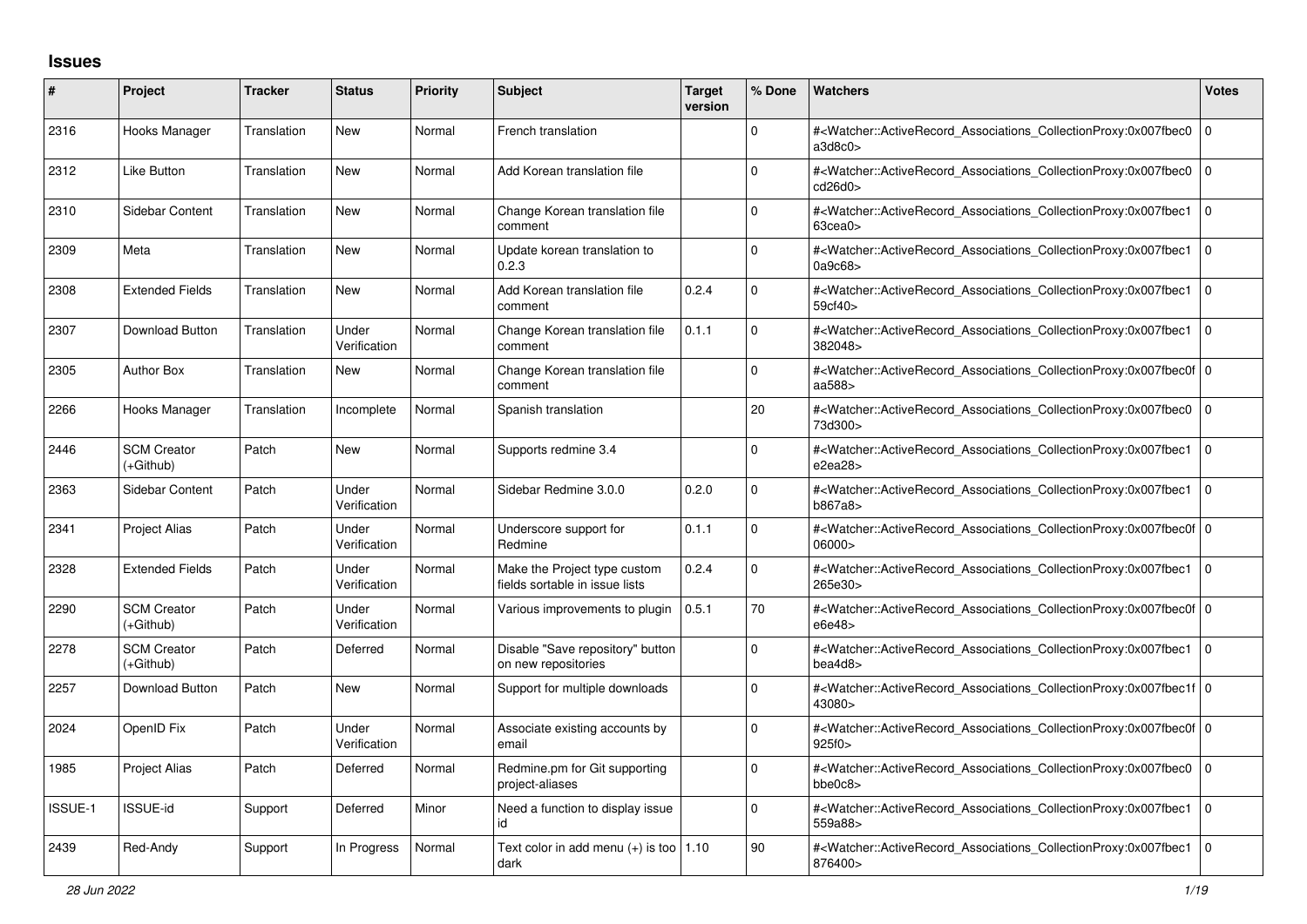| #    | Project                         | <b>Tracker</b> | <b>Status</b> | <b>Priority</b> | Subject                                                                                                                  | <b>Target</b><br>version | % Done      | Watchers                                                                                                                                                  | <b>Votes</b> |
|------|---------------------------------|----------------|---------------|-----------------|--------------------------------------------------------------------------------------------------------------------------|--------------------------|-------------|-----------------------------------------------------------------------------------------------------------------------------------------------------------|--------------|
| 2435 | WikiNG                          | Support        | Open          | Normal          | Update Red-Andy styles                                                                                                   |                          | $\mathbf 0$ | # <watcher::activerecord_associations_collectionproxy:0x007fbec1<br>d6eb60&gt;</watcher::activerecord_associations_collectionproxy:0x007fbec1<br>         | 0            |
| 2400 | Projects                        | Support        | New           | Normal          | Redmine $<$ 3.x clean up                                                                                                 |                          | $\Omega$    | # <watcher::activerecord_associations_collectionproxy:0x007fbec0<br>155b68&gt;</watcher::activerecord_associations_collectionproxy:0x007fbec0<br>         | 0            |
| 2399 | Projects                        | Support        | New           | Normal          | ChiliProject cleanup                                                                                                     |                          | 0           | # <watcher::activerecord_associations_collectionproxy:0x007fbec1<br>e1a410&gt;</watcher::activerecord_associations_collectionproxy:0x007fbec1<br>         | 0            |
| 2391 | <b>Contact Form</b>             | Support        | In Progress   | Normal          | Redmine 3.1 support?                                                                                                     | 0.1.2                    | 50          | # <watcher::activerecord_associations_collectionproxy:0x007fbec1<br>844f40&gt;</watcher::activerecord_associations_collectionproxy:0x007fbec1<br>         | l 0          |
| 2377 | WikiNG                          | Support        | New           | Normal          | Custom macros work, but icon<br>macros do not                                                                            |                          | $\Omega$    | # <watcher::activerecord_associations_collectionproxy:0x007fbec1<br>3ec088&gt;</watcher::activerecord_associations_collectionproxy:0x007fbec1<br>         | 0            |
| 2344 | <b>Extended Fields</b>          | Support        | Open          | Normal          | Installation failure: uninitialized<br>constant ExtendedFieldsHelper                                                     |                          | 10          | # <watcher::activerecord_associations_collectionproxy:0x007fbec0<br>36d888&gt;</watcher::activerecord_associations_collectionproxy:0x007fbec0<br>         | 0            |
| 2317 | Hooks Manager                   | Support        | New           | Normal          | Change Assignee on custom<br>field selection                                                                             |                          | $\Omega$    | # <watcher::activerecord_associations_collectionproxy:0x007fbec7<br>057138&gt;</watcher::activerecord_associations_collectionproxy:0x007fbec7<br>         | 0            |
| 2304 | Meta                            | Support        | Open          | Normal          | Ask Redmine guys to add hooks<br>to the core                                                                             |                          | $\mathbf 0$ | # <watcher::activerecord_associations_collectionproxy:0x007fbec7<br>076fb0</watcher::activerecord_associations_collectionproxy:0x007fbec7<br>             | l 0          |
| 2298 | RedWord                         | Support        | In Progress   | Normal          | Theme review by WordPress<br>reviewers                                                                                   |                          | 10          | # <watcher::activerecord_associations_collectionproxy:0x007fbec6<br>9659d8&gt;</watcher::activerecord_associations_collectionproxy:0x007fbec6<br>         | 0            |
| 2285 | WordMine                        | Support        | In Progress   | Normal          | Can't get this to work                                                                                                   |                          | 0           | # <watcher::activerecord_associations_collectionproxy:0x007fbec7<br>1b4bc0&gt;</watcher::activerecord_associations_collectionproxy:0x007fbec7<br>         | l 0          |
| 2273 | Hooks Manager                   | Support        | In Progress   | Normal          | Hook is invalid                                                                                                          |                          | 0           | # <watcher::activerecord_associations_collectionproxy:0x007fbec6<br>efa510&gt;</watcher::activerecord_associations_collectionproxy:0x007fbec6<br>         | l 0          |
| 2250 | <b>WikiNG</b>                   | Support        | Open          | Normal          | Textilizable fix in Redmine                                                                                              |                          | $\Omega$    | # <watcher::activerecord_associations_collectionproxy:0x007fbec6<br>a392b0&gt;</watcher::activerecord_associations_collectionproxy:0x007fbec6<br>         | 0            |
| 2221 | <b>Extended Fields</b>          | Support        | Deferred      | Minor           | Need a fix for _list.html.erb                                                                                            |                          | $\Omega$    | # <watcher::activerecord_associations_collectionproxy:0x007fbec6<br>7f6700&gt;</watcher::activerecord_associations_collectionproxy:0x007fbec6<br>         | 0            |
| 2196 | <b>Extended Fields</b>          | Support        | Open          | Normal          | Default values for "Wiki text"<br>custom fields not being applied                                                        |                          | $\Omega$    | # <watcher::activerecord_associations_collectionproxy:0x007fbec6<br>2c8508&gt;</watcher::activerecord_associations_collectionproxy:0x007fbec6<br>         | l 0          |
| 2184 | <b>Role Shift</b>               | Support        | Incomplete    | Normal          | Issue visibility                                                                                                         |                          | 0           | # <watcher::activerecord_associations_collectionproxy:0x007fbec4f 0<br=""  ="">89e10&gt;</watcher::activerecord_associations_collectionproxy:0x007fbec4f> |              |
| 2161 | <b>Extended Fields</b>          | Support        | In Progress   | Critical        | Internal error On New Issues<br>tab                                                                                      |                          | $\Omega$    | # <watcher::activerecord_associations_collectionproxy:0x007fbec5<br>47ba40&gt;</watcher::activerecord_associations_collectionproxy:0x007fbec5<br>         | 0            |
| 2111 | <b>SCM Creator</b><br>(+Github) | Support        | Open          | Normal          | "Adding local repositories was<br>denied by the administrator"<br>message given when creating<br>SVN or Git repositories |                          | $\Omega$    | # <watcher::activerecord 0<br="" associations="" collectionproxy:0x007fbec4f=""  ="">25898&gt;</watcher::activerecord>                                    |              |
| 2107 | <b>Extended Fields</b>          | Support        | Open          | Normal          | WiKi formatting support to<br>custom field                                                                               |                          | $\mathbf 0$ | # <watcher::activerecord_associations_collectionproxy:0x00557da8 0<br=""  ="">d6bd40&gt;</watcher::activerecord_associations_collectionproxy:0x00557da8>  |              |
| 1910 | Projects                        | Support        | Open          | Major           | Users verification                                                                                                       |                          | $\Omega$    | # <watcher::activerecord_associations_collectionproxy:0x00557da5 0<br=""  ="">c45a40&gt;</watcher::activerecord_associations_collectionproxy:0x00557da5>  |              |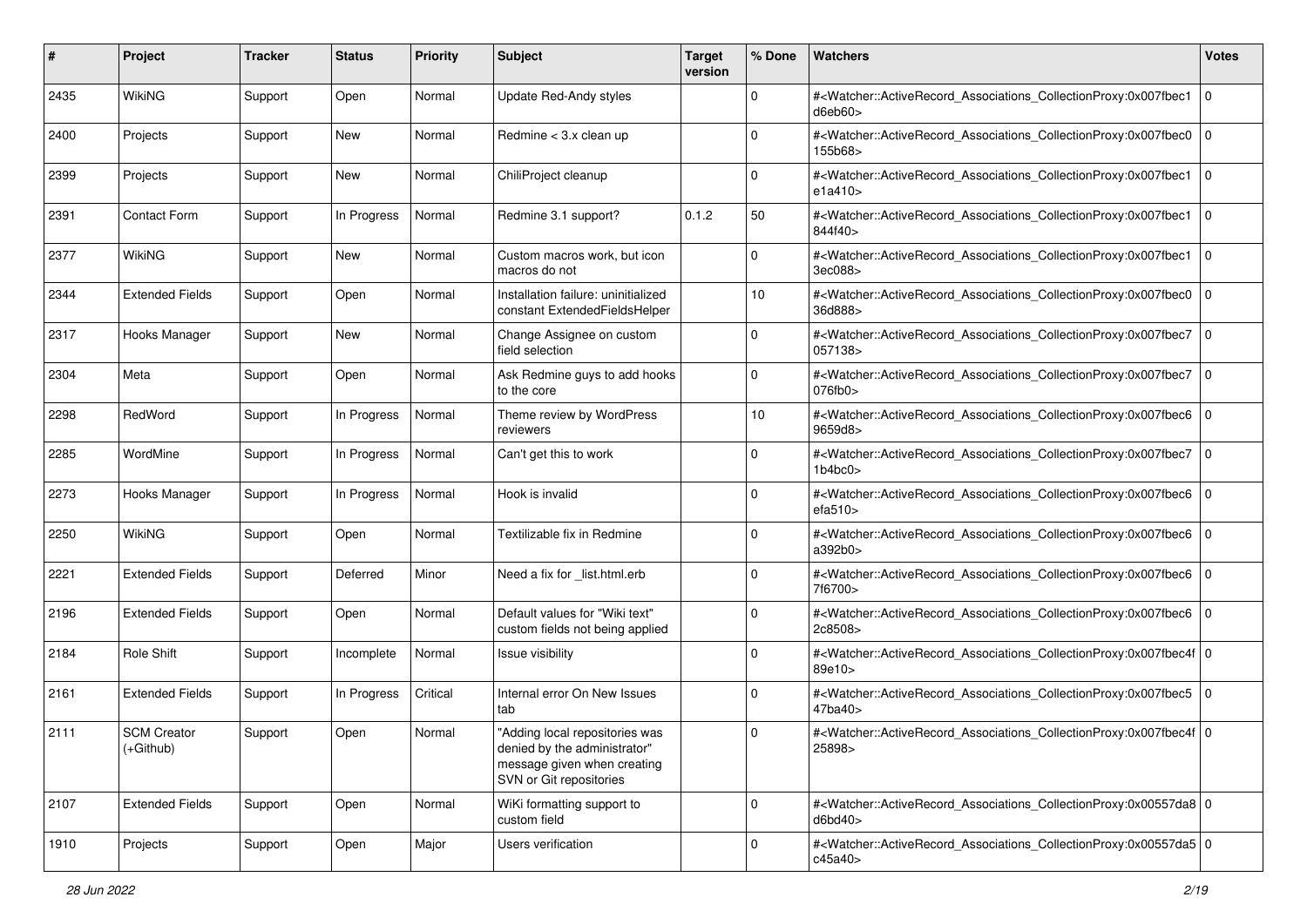| #    | <b>Project</b>                    | Tracker     | <b>Status</b> | <b>Priority</b> | <b>Subject</b>                                             | <b>Target</b><br>version | % Done      | <b>Watchers</b>                                                                                                                                          | <b>Votes</b>   |
|------|-----------------------------------|-------------|---------------|-----------------|------------------------------------------------------------|--------------------------|-------------|----------------------------------------------------------------------------------------------------------------------------------------------------------|----------------|
| 1878 | <b>SCM Creator</b><br>$(+Github)$ | Support     | Deferred      | Normal          | Don't create bare GIt repository                           |                          | $\Omega$    | # <watcher::activerecord_associations_collectionproxy:0x00557da5 0<br=""  ="">9f71f8&gt;</watcher::activerecord_associations_collectionproxy:0x00557da5> |                |
| 1853 | Projects                          | Support     | Open          | Normal          | Customizer                                                 |                          | $\Omega$    | # <watcher::activerecord_associations_collectionproxy:0x00557da5 0<br=""  ="">9a7860&gt;</watcher::activerecord_associations_collectionproxy:0x00557da5> |                |
| 1828 | <b>Contact Form</b>               | Support     | Deferred      | Normal          | Incorrect from/reply to address<br>used in sent email      |                          | 40          | # <watcher::activerecord_associations_collectionproxy:0x00557da5 0<br=""  ="">648750&gt;</watcher::activerecord_associations_collectionproxy:0x00557da5> |                |
| 2293 | WikiNG                            | Enhancement | Open          | Minor           | Extended user column                                       |                          | $\Omega$    | # <watcher::activerecord_associations_collectionproxy:0x007fbeba<br>15d6c0&gt;</watcher::activerecord_associations_collectionproxy:0x007fbeba<br>        | $\Omega$       |
| 2234 | WikiNG                            | Enhancement | Incomplete    | Minor           | Avatars in user links?                                     |                          | $\mathbf 0$ | # <watcher::activerecord_associations_collectionproxy:0x007fbeb8 0<br="">ec7f60</watcher::activerecord_associations_collectionproxy:0x007fbeb8>          |                |
| 2088 | WikiNG                            | Enhancement | Open          | Normal          | Add WikiNG buttons<br>everywhere to the editing<br>toolbar |                          | $\Omega$    | # <watcher::activerecord associations="" collectionproxy:0x007fbeb9<br="">6af750&gt;</watcher::activerecord>                                             |                |
| 2080 | Projects                          | Enhancement | <b>New</b>    | Normal          | Turkish translation                                        |                          | $\Omega$    | # <watcher::activerecord_associations_collectionproxy:0x007fbebb<br>33fa78&gt;</watcher::activerecord_associations_collectionproxy:0x007fbebb<br>        | $\mathbf 0$    |
| 2036 | Projects                          | Enhancement | Open          | Minor           | Global news                                                |                          | $\Omega$    | # <watcher::activerecord_associations_collectionproxy:0x007fbeba 0<br=""  ="">610e38&gt;</watcher::activerecord_associations_collectionproxy:0x007fbeba> |                |
| 1994 | <b>WikiNG</b>                     | Enhancement | Incomplete    | Normal          | Inline warnings, tips etc                                  |                          | $\mathbf 0$ | # <watcher::activerecord_associations_collectionproxy:0x007fbeb9<br>47c758&gt;</watcher::activerecord_associations_collectionproxy:0x007fbeb9<br>        | l 0            |
| 1921 | Orangutan                         | Enhancement | Open          | Minor           | <b>RSS monkey</b>                                          |                          | $\Omega$    | # <watcher::activerecord_associations_collectionproxy:0x007fbeba<br>da2cc8</watcher::activerecord_associations_collectionproxy:0x007fbeba<br>            | $\Omega$       |
| 1913 | WikiNG                            | Enhancement | Incomplete    | Minor           | External Debian/Ubuntu bugs                                |                          | $\Omega$    | # <watcher::activerecord associations="" collectionproxy:0x007fbec3<br="">aaf3c8&gt;</watcher::activerecord>                                             | $\Omega$       |
| 1909 | Orangutan                         | Enhancement | Incomplete    | Minor           | Orangutan::Kayako                                          |                          | $\Omega$    | # <watcher::activerecord 0<br="" associations="" collectionproxy:0x007fbeb9=""  ="">ef06f8</watcher::activerecord>                                       |                |
| 1906 | WikiNG                            | Enhancement | Incomplete    | Minor           | <b>External Redmine links</b>                              |                          | 0           | # <watcher::activerecord_associations_collectionproxy:0x007fbec3<br>83c0f0&gt;</watcher::activerecord_associations_collectionproxy:0x007fbec3<br>        |                |
| 1893 | Orangutan                         | Enhancement | Open          | Minor           | Twitter monkev                                             |                          | $\Omega$    | # <watcher::activerecord associations="" collectionproxy:0x007fbeb9<br="">84de68&gt;</watcher::activerecord>                                             | $\Omega$       |
| 1704 | Orangutan::Redmin<br>e            | Enhancement | Open          | Minor           | Notify about votes                                         | 1.06                     | $\Omega$    | # <watcher::activerecord associations="" collectionproxy:0x007fbeba<br="">27c178&gt;</watcher::activerecord>                                             | $\Omega$       |
| 1624 | Orangutan                         | Enhancement | Open          | Normal          | ChiliProject support                                       |                          | $\mathbf 0$ | # <watcher::activerecord_associations_collectionproxy:0x007fbeba<br>28c4b0&gt;</watcher::activerecord_associations_collectionproxy:0x007fbeba<br>        | $\Omega$       |
| 1618 | Orangutan                         | Enhancement | Open          | Minor           | Support subrequests in single<br>request message           | 2.00                     | $\Omega$    | # <watcher::activerecord_associations_collectionproxy:0x007fbebb<br>13aed0</watcher::activerecord_associations_collectionproxy:0x007fbebb<br>            | $\mathbf{1}$   |
| 1616 | Orangutan::Redmin<br>$\mathbf{a}$ | Enhancement | Open          | Normal          | Redmine notification for<br>changes made in Orangutan      | 1.08                     | $\Omega$    | # <watcher::activerecord associations="" collectionproxy:0x007fbec3<br="">84a7e0&gt;</watcher::activerecord>                                             |                |
| 1601 | Orangutan                         | Enhancement | Incomplete    | Normal          | Configuring contexts weights                               | 2.00                     | $\Omega$    | # <watcher::activerecord_associations_collectionproxy:0x007fbec3<br>ac3198&gt;</watcher::activerecord_associations_collectionproxy:0x007fbec3<br>        | $\overline{0}$ |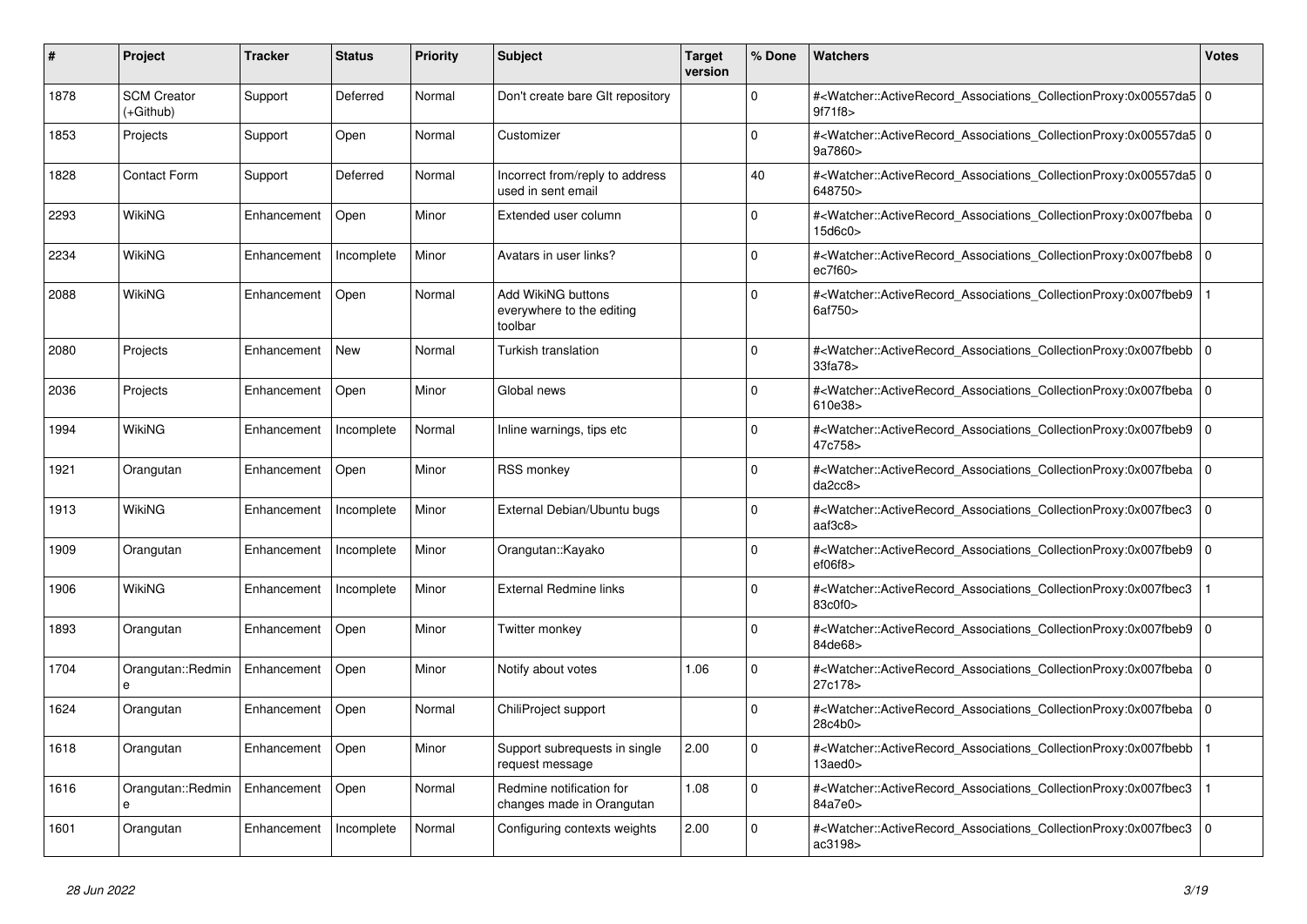| #    | <b>Project</b>          | Tracker     | <b>Status</b> | <b>Priority</b> | <b>Subject</b>                                                      | <b>Target</b><br>version | % Done   | <b>Watchers</b>                                                                                                                                                                 | <b>Votes</b> |
|------|-------------------------|-------------|---------------|-----------------|---------------------------------------------------------------------|--------------------------|----------|---------------------------------------------------------------------------------------------------------------------------------------------------------------------------------|--------------|
| 1600 | Orangutan               | Enhancement | Open          | Minor           | Change configuration file format                                    | l 2.00                   | $\Omega$ | # <watcher::activerecord_associations_collectionproxy:0x007fbeb9<br>1e2d30&gt;</watcher::activerecord_associations_collectionproxy:0x007fbeb9<br>                               | $\Omega$     |
| 1596 | Orangutan::Redmin<br>e  | Enhancement | Open          | Minor           | PostgreSQL                                                          | 1.08                     | $\Omega$ | # <watcher::activerecord associations="" collectionproxy:0x007fbeb8<br="">e82f78&gt;</watcher::activerecord>                                                                    | $\Omega$     |
| 1562 | Orangutan               | Enhancement | Open          | Normal          | Localisation                                                        | 2.00                     | $\Omega$ | # <watcher::activerecord_associations_collectionproxy:0x007fbeba 0<br=""  ="">584dc0&gt;</watcher::activerecord_associations_collectionproxy:0x007fbeba>                        |              |
| 1465 | Orangutan               | Enhancement | Open          | Minor           | Pagination                                                          |                          | $\Omega$ | # <watcher::activerecord_associations_collectionproxy:0x007fbeb9f 0<br=""  =""><math>23</math>cb<math>0</math></watcher::activerecord_associations_collectionproxy:0x007fbeb9f> |              |
| 1075 | Orangutan               | Enhancement | In Progress   | Minor           | Separate Orangutan core<br>(reusable bot code) from<br>Redmine code | 2.00                     | $\Omega$ | # <watcher::activerecord_associations_collectionproxy:0x007fbebb  <br="">02e848&gt;</watcher::activerecord_associations_collectionproxy:0x007fbebb>                             | $\mathbf 0$  |
| 1040 | Orangutan::Redmin<br>e  | Enhancement | Open          | Normal          | Support all Redmine notification<br>types                           | 1.06                     | $\Omega$ | # <watcher::activerecord 0<br="" associations="" collectionproxy:0x007fbeba=""  ="">67c778&gt;</watcher::activerecord>                                                          |              |
| 994  | Orangutan               | Enhancement | Open          | Minor           | Topics or response modes                                            | 2.00                     | $\Omega$ | # <watcher::activerecord_associations_collectionproxy:0x007fbeb9<br>2fc7e8</watcher::activerecord_associations_collectionproxy:0x007fbeb9<br>                                   | $\mathbf 0$  |
| 974  | Orangutan               | Enhancement | Open          | Minor           | Rich text/formatting support                                        | 2.00                     | $\Omega$ | # <watcher::activerecord associations="" collectionproxy:0x007fbeb9=""  <br="">2a8210&gt;</watcher::activerecord>                                                               | 3            |
| 910  | Orangutan               | Enhancement | Open          | Minor           | Subjects or make Orangutan<br>remember issue id, project etc        | 2.00                     | $\Omega$ | # <watcher::activerecord associations="" collectionproxy:0x007fbeb9<br="">9b6e30</watcher::activerecord>                                                                        | $\mathbf 0$  |
| 864  | Orangutan::Redmin       | Enhancement | Open          | Normal          | Custom issues list format                                           | 1.07                     | $\Omega$ | # <watcher::activerecord_associations_collectionproxy:0x007fbec3<br>60f7a0&gt;</watcher::activerecord_associations_collectionproxy:0x007fbec3<br>                               | $\Omega$     |
| 215  | Orangutan::Redmin       | Enhancement | Incomplete    | Minor           | Support issue subject as an<br>answer to the issue questions        |                          | $\Omega$ | # <watcher::activerecord associations="" collectionproxy:0x007fbeb8=""  <br="">8573b0&gt;</watcher::activerecord>                                                               | $\Omega$     |
| 2441 | <b>Project Sections</b> | Improvement | Incomplete    | Minor           | Option to collapse section                                          |                          | $\Omega$ | # <watcher::activerecord associations="" collectionproxy:0x007fbebb<br="">5099a8&gt;</watcher::activerecord>                                                                    | $\mathbf 0$  |
| 2431 | Projects                | Improvement | New           | Normal          | Fix location of known hosts for<br>www-data                         |                          | $\Omega$ | # <watcher::activerecord_associations_collectionproxy:0x007fbeb9<br>caa8f8</watcher::activerecord_associations_collectionproxy:0x007fbeb9<br>                                   | $\Omega$     |
| 2401 | <b>Project Sections</b> | Improvement | Open          | Normal          | Section support for Extended<br><b>Fields</b>                       |                          | $\Omega$ | # <watcher::activerecord associations="" collectionproxy:0x007fbebb=""  <br=""><math>1</math>bdb<math>50</math></watcher::activerecord>                                         | $\mathbf 0$  |
| 2247 | <b>RedPress</b>         | Improvement | Open          | Normal          | Redirect back after logout                                          |                          | $\Omega$ | # <watcher::activerecord 0<br="" associations="" collectionproxy:0x007fbebaf=""  ="">2aeb0</watcher::activerecord>                                                              |              |
| 2245 | RedWord                 | Improvement | Open          | Normal          | Hellip in project titles                                            |                          | $\Omega$ | # <watcher::activerecord_associations_collectionproxy:0x007fbec3<br>d8d518&gt;</watcher::activerecord_associations_collectionproxy:0x007fbec3<br>                               | $\mathbf 0$  |
| 2244 | WordMine                | Improvement | Incomplete    | Normal          | Import the project on blog index<br>open                            |                          | $\Omega$ | # <watcher::activerecord associations="" collectionproxy:0x007fbec3=""  <br="">75e9f8&gt;</watcher::activerecord>                                                               | $\Omega$     |
| 2243 | RedWord                 | Improvement | <b>New</b>    | Normal          | Show unapproved comments<br>for admins                              |                          | $\Omega$ | # <watcher::activerecord associations="" collectionproxy:0x007fbeb9<br="">c2fa40&gt;</watcher::activerecord>                                                                    | $\mathbf 0$  |
| 2160 | WikiNG                  | Improvement | Incomplete    | Normal          | Rename {{version}} to {{hidden}}                                    |                          | $\Omega$ | # <watcher::activerecord_associations_collectionproxy:0x007fbeb9<br>6c3c00&gt;</watcher::activerecord_associations_collectionproxy:0x007fbeb9<br>                               | $\mathbf 0$  |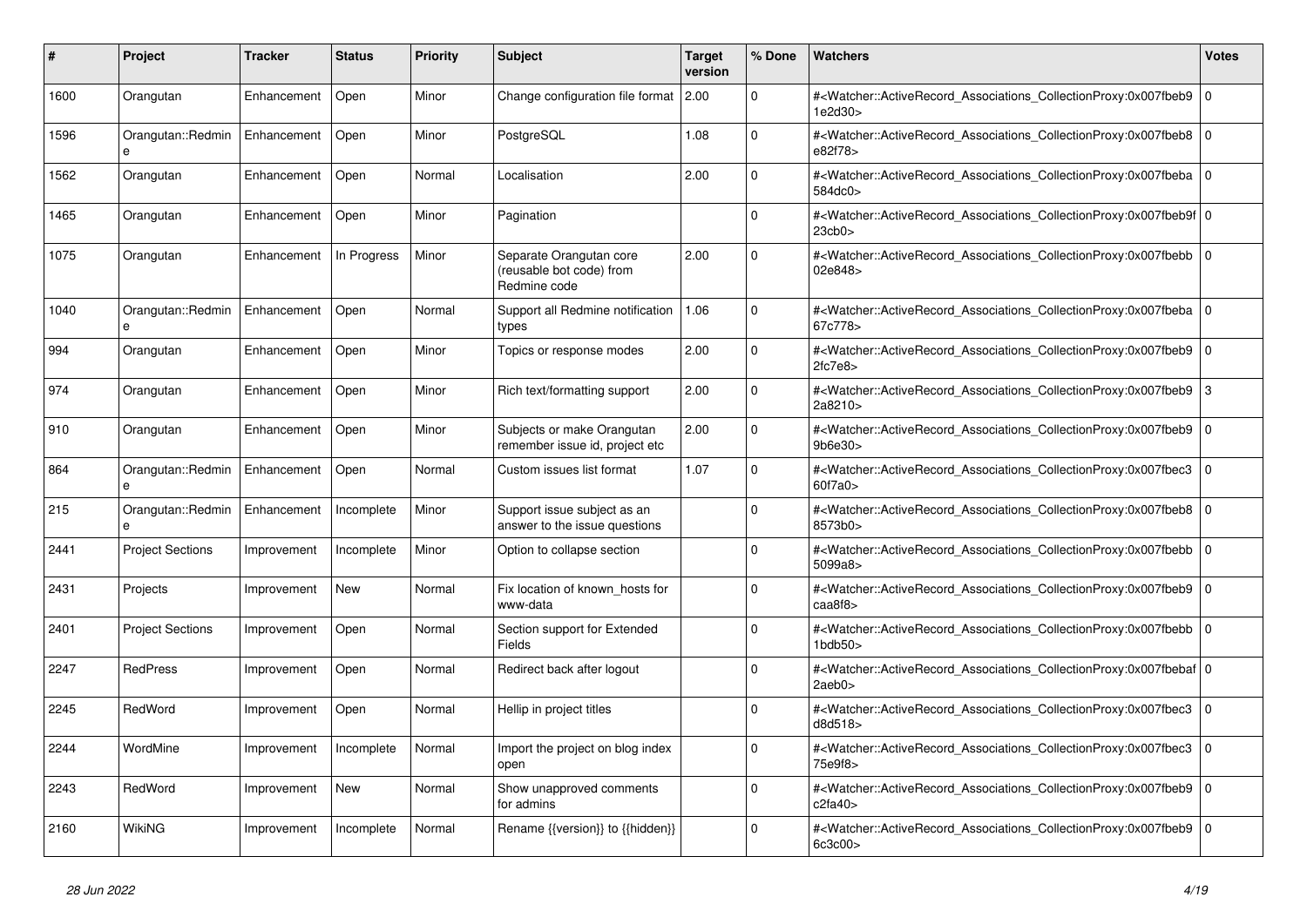| #    | Project                | Tracker     | <b>Status</b> | <b>Priority</b> | <b>Subject</b>                                                        | <b>Target</b><br>version | % Done         | <b>Watchers</b>                                                                                                                                                | <b>Votes</b>   |
|------|------------------------|-------------|---------------|-----------------|-----------------------------------------------------------------------|--------------------------|----------------|----------------------------------------------------------------------------------------------------------------------------------------------------------------|----------------|
| 2106 | Projects               | Improvement | Incomplete    | Minor           | Gravatar upload                                                       |                          | $\mathbf 0$    | # <watcher::activerecord_associations_collectionproxy:0x007fbeba<br>093938&gt;</watcher::activerecord_associations_collectionproxy:0x007fbeba<br>              | $\overline{0}$ |
| 2086 | Projects               | Improvement | Incomplete    | Minor           | Latest stable version                                                 |                          | $\Omega$       | # <watcher::activerecord_associations_collectionproxy:0x007fbeba 0<br="">a9a030&gt;</watcher::activerecord_associations_collectionproxy:0x007fbeba>            |                |
| 2037 | Projects               | Improvement | Open          | Minor           | Completeness bars on start<br>page                                    |                          | $\Omega$       | # <watcher::activerecord_associations_collectionproxy:0x007fbeb9<br>da84d0&gt;</watcher::activerecord_associations_collectionproxy:0x007fbeb9<br>              | $\Omega$       |
| 2035 | Orangutan              | Improvement | Open          | Minor           | Direct communication between<br>a monkey and Orangutan                | 1.06                     | $\Omega$       | # <watcher::activerecord_associations_collectionproxy:0x007fbec3<br>b69610&gt;</watcher::activerecord_associations_collectionproxy:0x007fbec3<br>              | 10             |
| 2032 | Projects               | Improvement | Open          | Minor           | Quick way to submit Orangutan<br>omission                             |                          | $\mathbf 0$    | # <watcher::activerecord_associations_collectionproxy:0x007fbeb8 0<br="">b8f1b8</watcher::activerecord_associations_collectionproxy:0x007fbeb8>                |                |
| 2031 | Projects               | Improvement | Open          | Minor           | News sidebar                                                          |                          | $\Omega$       | # <watcher::activerecord_associations_collectionproxy:0x007fbec3<br>dd1c90<sub>&gt;</sub></watcher::activerecord_associations_collectionproxy:0x007fbec3<br>   | l O            |
| 2021 | Projects               | Improvement | Incomplete    | Major           | Spam protect                                                          |                          | $\overline{0}$ | # <watcher::activerecord_associations_collectionproxy:0x007fbeba  <br="">ab7928&gt;</watcher::activerecord_associations_collectionproxy:0x007fbeba>            | l 0            |
| 1990 | Projects               | Improvement | Incomplete    | Minor           | anti notificatin spam - fine<br>grained mail distribution             |                          | $\Omega$       | # <watcher::activerecord_associations_collectionproxy:0x007fbebb<br>35eef0&gt;</watcher::activerecord_associations_collectionproxy:0x007fbebb<br>              |                |
| 1988 | Orangutan              | Improvement | Incomplete    | Normal          | Multithreading                                                        |                          | $\mathbf 0$    | # <watcher::activerecord_associations_collectionproxy:0x007fbeb8 0<br="">bdf7a8&gt;</watcher::activerecord_associations_collectionproxy:0x007fbeb8>            |                |
| 1969 | Projects               | Improvement | Open          | Normal          | Vote plugin                                                           |                          | $\Omega$       | # <watcher::activerecord_associations_collectionproxy:0x007fbeb9<br>b46908&gt;</watcher::activerecord_associations_collectionproxy:0x007fbeb9<br>              |                |
| 1899 | WikiNG                 | Improvement | Incomplete    | Minor           | Ignore conditions on preview                                          |                          | $\Omega$       | # <watcher::activerecord_associations_collectionproxy:0x007fbeba 0<br=""  ="">47ecf0&gt;</watcher::activerecord_associations_collectionproxy:0x007fbeba>       |                |
| 1891 | Projects               | Improvement | Open          | Normal          | Add BASH & Perl CodeRay<br>scanners                                   |                          | $\mathbf 0$    | # <watcher::activerecord_associations_collectionproxy:0x007fbeb8 0<br="">1a0418&gt;</watcher::activerecord_associations_collectionproxy:0x007fbeb8>            |                |
| 1682 | Orangutan              | Improvement | Open          | Normal          | Take into account if time<br>tracking module is enabled               | 1.06                     | $\mathbf 0$    | # <watcher::activerecord_associations_collectionproxy:0x007fbeba<br>409180&gt;</watcher::activerecord_associations_collectionproxy:0x007fbeba<br>              | $\overline{0}$ |
| 1678 | Orangutan::Redmin      | Improvement | Open          | Normal          | Suggest changing issue when<br>default issue is closed                | 1.07                     | $\mathbf 0$    | # <watcher::activerecord_associations_collectionproxy:0x007fbeba  <br="">5b8be8</watcher::activerecord_associations_collectionproxy:0x007fbeba>                | l 0            |
| 1622 | Orangutan::Redmin<br>e | Improvement | Incomplete    | Normal          | Support rest_hours column                                             |                          | $\mathbf 0$    | # <watcher::activerecord_associations_collectionproxy:0x007fbeb9 0<br="">0b98f0</watcher::activerecord_associations_collectionproxy:0x007fbeb9>                |                |
| 1620 | Orangutan              | Improvement | Open          | Normal          | Fix foreign handlers API                                              | 2.00                     | $\mathbf 0$    | # <watcher::activerecord 0<br="" associations="" collectionproxy:0x007fbeb9="">0759c0&gt;</watcher::activerecord>                                              |                |
| 1615 | Orangutan::Redmin<br>e | Improvement | Open          | Minor           | Notify assignee when new<br>watcher is added                          | 1.06                     | $\mathbf 0$    | # <watcher::activerecord associations="" collectionproxy:0x007fbec3<br="">d108b0&gt;</watcher::activerecord>                                                   |                |
| 1609 | Orangutan::Redmin<br>е | Improvement | Open          | Normal          | Use text similarity score when<br>suggesting renaming or<br>replacing | 1.07                     | $\mathbf 0$    | # <watcher::activerecord_associations_collectionproxy:0x007fbeb8 0<br="">ca3c70<sub>&gt;</sub></watcher::activerecord_associations_collectionproxy:0x007fbeb8> |                |
| 1604 | Orangutan::Redmin<br>e | Improvement | Open          | Normal          | Notify also about other<br>important events on subscribed<br>projects | 1.06                     | 0              | # <watcher::activerecord_associations_collectionproxy:0x007fbeba 0<br=""  ="">410ac0&gt;</watcher::activerecord_associations_collectionproxy:0x007fbeba>       |                |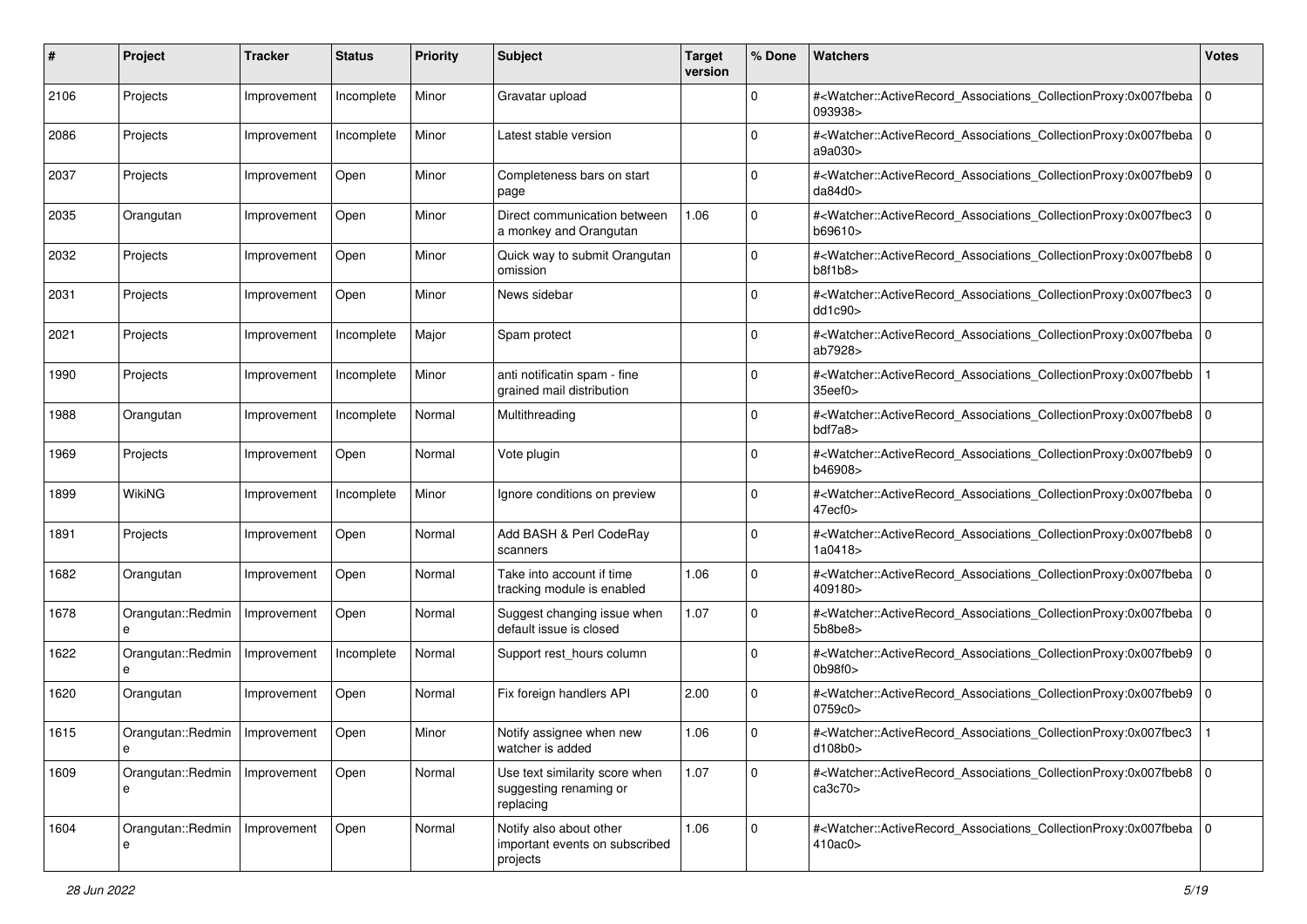| #    | Project                | <b>Tracker</b> | <b>Status</b> | <b>Priority</b> | <b>Subject</b>                                                      | <b>Target</b><br>version | % Done      | <b>Watchers</b>                                                                                                                                                             | <b>Votes</b> |
|------|------------------------|----------------|---------------|-----------------|---------------------------------------------------------------------|--------------------------|-------------|-----------------------------------------------------------------------------------------------------------------------------------------------------------------------------|--------------|
| 1602 | Orangutan::Redmin<br>e | Improvement    | Open          | Major           | Textile support                                                     | 1.07                     | $\mathbf 0$ | # <watcher::activerecord_associations_collectionproxy:0x007fbeb9<br>b9b778&gt;</watcher::activerecord_associations_collectionproxy:0x007fbeb9<br>                           | $\mathbf 0$  |
| 1597 | Orangutan::Redmin<br>e | Improvement    | Open          | Normal          | Support Redmine 1.1.0 "No<br>events"                                | 1.08                     | 0           | # <watcher::activerecord_associations_collectionproxy:0x007fbec3<br><math>b</math>f9f58<math>&gt;</math></watcher::activerecord_associations_collectionproxy:0x007fbec3<br> | $\mathbf 0$  |
| 1586 | Orangutan              | Improvement    | Open          | Normal          | Installation command line helper                                    | 1.08                     | 0           | # <watcher::activerecord_associations_collectionproxy:0x007fbec3<br>9b6ed0&gt;</watcher::activerecord_associations_collectionproxy:0x007fbec3<br>                           | $\mathbf 0$  |
| 1466 | Orangutan::Redmin<br>e | Improvement    | Open          | Normal          | Hyperlinks in notifications                                         |                          | $\Omega$    | # <watcher::activerecord_associations_collectionproxy:0x007fbeba<br>8843b8&gt;</watcher::activerecord_associations_collectionproxy:0x007fbeba<br>                           | $\mathbf 0$  |
| 1298 | Orangutan              | Improvement    | Open          | Normal          | Context help for some<br>Orangutan messages                         |                          | 0           | # <watcher::activerecord_associations_collectionproxy:0x007fbeba<br>e34948&gt;</watcher::activerecord_associations_collectionproxy:0x007fbeba<br>                           | $\mathbf 0$  |
| 1159 | Orangutan::Redmin      | Improvement    | Open          | Minor           | Support using numbers for<br>project list                           |                          | 0           | # <watcher::activerecord_associations_collectionproxy:0x007fbec3<br>eaed20&gt;</watcher::activerecord_associations_collectionproxy:0x007fbec3<br>                           | $\mathbf 0$  |
| 1107 | Orangutan::Redmin<br>e | Improvement    | Open          | Minor           | Change default<br>project/issue/activity if no task is<br>available |                          | $\Omega$    | # <watcher::activerecord_associations_collectionproxy:0x007fbeba<br>1a5f10&gt;</watcher::activerecord_associations_collectionproxy:0x007fbeba<br>                           | $\Omega$     |
| 1089 | Orangutan              | Improvement    | Open          | Minor           | Migrate to contexts<br>dependencies/relations from<br>weights       | 2.00                     | 0           | # <watcher::activerecord_associations_collectionproxy:0x007fbec3<br>79cc58&gt;</watcher::activerecord_associations_collectionproxy:0x007fbec3<br>                           | $\Omega$     |
| 1051 | Orangutan::Redmin<br>e | Improvement    | Open          | Minor           | Allow applying only some tasks<br>by number from suggested list     | 1.08                     | 0           | # <watcher::activerecord_associations_collectionproxy:0x007fbeba<br>ef1de0</watcher::activerecord_associations_collectionproxy:0x007fbeba<br>                               | $\Omega$     |
| 1038 | Orangutan::Redmin<br>e | Improvement    | Open          | Minor           | More flexible syntax for adding<br>past tasks/entries               |                          | 0           | # <watcher::activerecord_associations_collectionproxy:0x007fbeba<br>503180&gt;</watcher::activerecord_associations_collectionproxy:0x007fbeba<br>                           | $\Omega$     |
| 1029 | Orangutan::Redmin<br>e | Improvement    | Open          | Minor           | Respect user's Redmine<br>notifications settings                    | 1.06                     | 0           | # <watcher::activerecord_associations_collectionproxy:0x007fbeba<br>ad6760&gt;</watcher::activerecord_associations_collectionproxy:0x007fbeba<br>                           | $\mathbf 0$  |
| 973  | Orangutan::Redmin<br>e | Improvement    | Open          | Minor           | Issue description change<br>notification                            | 1.08                     | $\mathbf 0$ | # <watcher::activerecord_associations_collectionproxy:0x007fbeba 0<br=""  ="">6a74f0&gt;</watcher::activerecord_associations_collectionproxy:0x007fbeba>                    |              |
| 971  | Orangutan::Redmin<br>e | Improvement    | Incomplete    | Minor           | Confirm before taking text as a<br>task/entry description           |                          | 0           | # <watcher::activerecord_associations_collectionproxy:0x007fbeb9<br>a27a18&gt;</watcher::activerecord_associations_collectionproxy:0x007fbeb9<br>                           |              |
| 936  | Orangutan              | Improvement    | In Progress   | Normal          | Documentation                                                       |                          | 30          | # <watcher::activerecord_associations_collectionproxy:0x007fbeb9 0<br="">868d30&gt;</watcher::activerecord_associations_collectionproxy:0x007fbeb9>                         |              |
| 918  | Orangutan              | Improvement    | Open          | Normal          | Profiler/optimization                                               | 1.07                     | 0           | # <watcher::activerecord_associations_collectionproxy:0x007fbeb9 0<br="">bdfdb0&gt;</watcher::activerecord_associations_collectionproxy:0x007fbeb9>                         |              |
| 862  | Orangutan              | Improvement    | Open          | Minor           | Support user first and last name   2.00<br>in requests              |                          | 0           | # <watcher::activerecord_associations_collectionproxy:0x007fbeba 0<br=""  ="">1102d0&gt;</watcher::activerecord_associations_collectionproxy:0x007fbeba>                    |              |
| 512  | Orangutan::Redmin<br>e | Improvement    | In Progress   | Normal          | Detect lunch time when<br>suggesting tasks                          | 1.07                     | 50          | # <watcher::activerecord_associations_collectionproxy:0x007fbeb9 3<br="">69eae0&gt;</watcher::activerecord_associations_collectionproxy:0x007fbeb9>                         |              |
| 192  | Orangutan              | Improvement    | Open          | Major           | SQL optimization                                                    | 1.07                     | $\mathbf 0$ | # <watcher::activerecord 0<br="" associations="" collectionproxy:0x007fbeba="">5d0ea0&gt;</watcher::activerecord>                                                           |              |
| 189  | Orangutan::Redmin      | Improvement    | Open          | Minor           | Avoid taking text as a comment<br>for the task                      |                          | $\mathbf 0$ | # <watcher::activerecord associations="" collectionproxy:0x007fbec3<br="">9d6500&gt;</watcher::activerecord>                                                                |              |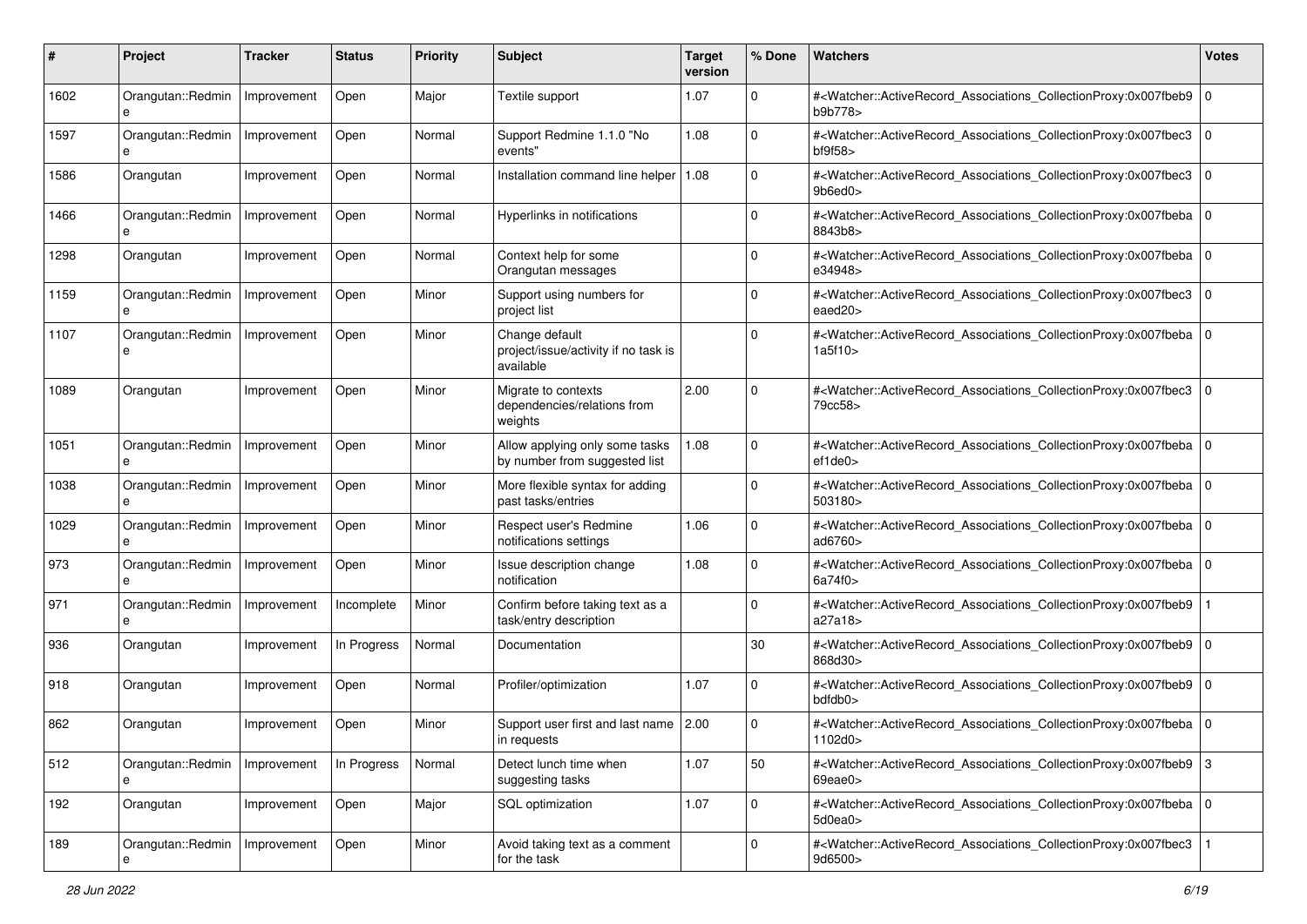| #    | <b>Project</b>                  | Tracker | <b>Status</b> | <b>Priority</b> | <b>Subject</b>                                                            | <b>Target</b><br>version | % Done   | <b>Watchers</b>                                                                                                                                           | <b>Votes</b> |
|------|---------------------------------|---------|---------------|-----------------|---------------------------------------------------------------------------|--------------------------|----------|-----------------------------------------------------------------------------------------------------------------------------------------------------------|--------------|
| 2442 | <b>Contact Form</b>             | Feature | <b>New</b>    | Minor           | Put sender's email into From                                              |                          | $\Omega$ | # <watcher::activerecord 0<br="" associations="" collectionproxy:0x007fbebaf=""  ="">6a498&gt;</watcher::activerecord>                                    |              |
| 2438 | WikiNG                          | Feature | Open          | Normal          | Screen text                                                               | 1.1.1                    | $\Omega$ | # <watcher::activerecord associations="" collectionproxy:0x007fbeb9<br=""><math>9</math>be<math>630</math></watcher::activerecord>                        | $\Omega$     |
| 2437 | WikiNG                          | Feature | Open          | Normal          | Ultra-HD-ready graphics                                                   |                          | $\Omega$ | # <watcher::activerecord 0<br="" associations="" collectionproxy:0x007fbeb8=""  ="">41af90&gt;</watcher::activerecord>                                    |              |
| 2433 | WordMine                        | Feature | Open          | Minor           | Link Redmine issue with<br><b>WordPress comment</b>                       |                          | $\Omega$ | # <watcher::activerecord_associations_collectionproxy:0x007fbeb9 0<br=""  ="">633088&gt;</watcher::activerecord_associations_collectionproxy:0x007fbeb9>  |              |
| 2430 | CD-Index                        | Feature | Open          | Normal          | (Non-)interactive mode for<br>cdindex                                     |                          | $\Omega$ | # <watcher::activerecord associations="" collectionproxy:0x007fbeb9<br="">4586c8&gt;</watcher::activerecord>                                              | $\Omega$     |
| 2429 | CD-Index                        | Feature | Incomplete    | Normal          | Flag for broken media                                                     |                          | $\Omega$ | # <watcher::activerecord_associations_collectionproxy:0x007fbec3 0<br=""  ="">bbb190</watcher::activerecord_associations_collectionproxy:0x007fbec3>      |              |
| 2427 | CD-Index                        | Feature | Incomplete    | Normal          | Tags                                                                      |                          | $\Omega$ | # <watcher::activerecord_associations_collectionproxy:0x007fbeb9  <br="">a781c0&gt;</watcher::activerecord_associations_collectionproxy:0x007fbeb9>       | $\mathbf 0$  |
| 2426 | CD-Index                        | Feature | Incomplete    | Normal          | Tool to modify data (cdmodify?)                                           |                          | $\Omega$ | # <watcher::activerecord_associations_collectionproxy:0x007fbebb<br>354540&gt;</watcher::activerecord_associations_collectionproxy:0x007fbebb<br>         | $\mathbf{0}$ |
| 2425 | CD-Index                        | Feature | New           | Normal          | Content rating data for images<br>and videos                              |                          | $\Omega$ | # <watcher::activerecord_associations_collectionproxy:0x007fbeb9 0<br=""  ="">b57140&gt;</watcher::activerecord_associations_collectionproxy:0x007fbeb9>  |              |
| 2424 | CD-Index                        | Feature | New           | Normal          | Option to skip thumbnail(s)                                               |                          | $\Omega$ | # <watcher::activerecord associations="" collectionproxy:0x007fbebb<br="">3e1990&gt;</watcher::activerecord>                                              | $\mathbf 0$  |
| 2423 | WikiNG                          | Feature | Incomplete    | Normal          | markdown support?                                                         |                          | $\Omega$ | # <watcher::activerecord_associations_collectionproxy:0x007fbeb9f 0<br=""  ="">9f1d0</watcher::activerecord_associations_collectionproxy:0x007fbeb9f>     |              |
| 2416 | Projects                        | Feature | New           | Normal          | <b>Starred issues</b>                                                     |                          | $\Omega$ | # <watcher::activerecord 0<br="" associations="" collectionproxy:0x007fbeb9=""  ="">e86938&gt;</watcher::activerecord>                                    |              |
| 2414 | Red-Andy                        | Feature | Incomplete    | Minor           | Break long application.css into<br>sections?                              |                          | $\Omega$ | # <watcher::activerecord associations="" collectionproxy:0x007fbeb9<br="">04abab</watcher::activerecord>                                                  | $\mathbf{0}$ |
| 2413 | WikiNG                          | Feature | Incomplete    | Minor           | Custom links syntax                                                       |                          | $\Omega$ | # <watcher::activerecord_associations_collectionproxy:0x007fbeb8  <br="">b6b538&gt;</watcher::activerecord_associations_collectionproxy:0x007fbeb8>       | $\mathbf 0$  |
| 2407 | Sidebar Content                 | Feature | Open          | Normal          | Improve support of Wiki page<br>on sidebar                                | 0.2.0                    | $\Omega$ | # <watcher::activerecord 0<br="" associations="" collectionproxy:0x007fbeba=""  ="">562630&gt;</watcher::activerecord>                                    |              |
| 2406 | Projects                        | Feature | Open          | Minor           | List of forks for projects                                                |                          | $\Omega$ | # <watcher::activerecord_associations_collectionproxy:0x007fbeb9<br>a97e08&gt;</watcher::activerecord_associations_collectionproxy:0x007fbeb9<br>         | $\mathbf 0$  |
| 2405 | Sidebar Content                 | Feature | Open          | Minor           | Edit link for Wiki pages                                                  | 0.2.0                    | $\Omega$ | # <watcher::activerecord_associations_collectionproxy:0x007fbec3<br>514260&gt;</watcher::activerecord_associations_collectionproxy:0x007fbec3<br>         | $\mathbf 0$  |
| 2392 | WikiNG                          | Feature | Incomplete    | Normal          | <b>Hierarcial Numbered headers</b>                                        |                          | $\Omega$ | # <watcher::activerecord_associations_collectionproxy:0x007fbec0f 0<br=""  ="">f6820&gt;</watcher::activerecord_associations_collectionproxy:0x007fbec0f> |              |
| 2389 | <b>SCM Creator</b><br>(+Github) | Feature | New           | Normal          | Reporter, non members and<br>anonymous have too much<br>access by default |                          | $\Omega$ | # <watcher::activerecord_associations_collectionproxy:0x007fbec1<br>e7e730&gt;</watcher::activerecord_associations_collectionproxy:0x007fbec1<br>         | $\Omega$     |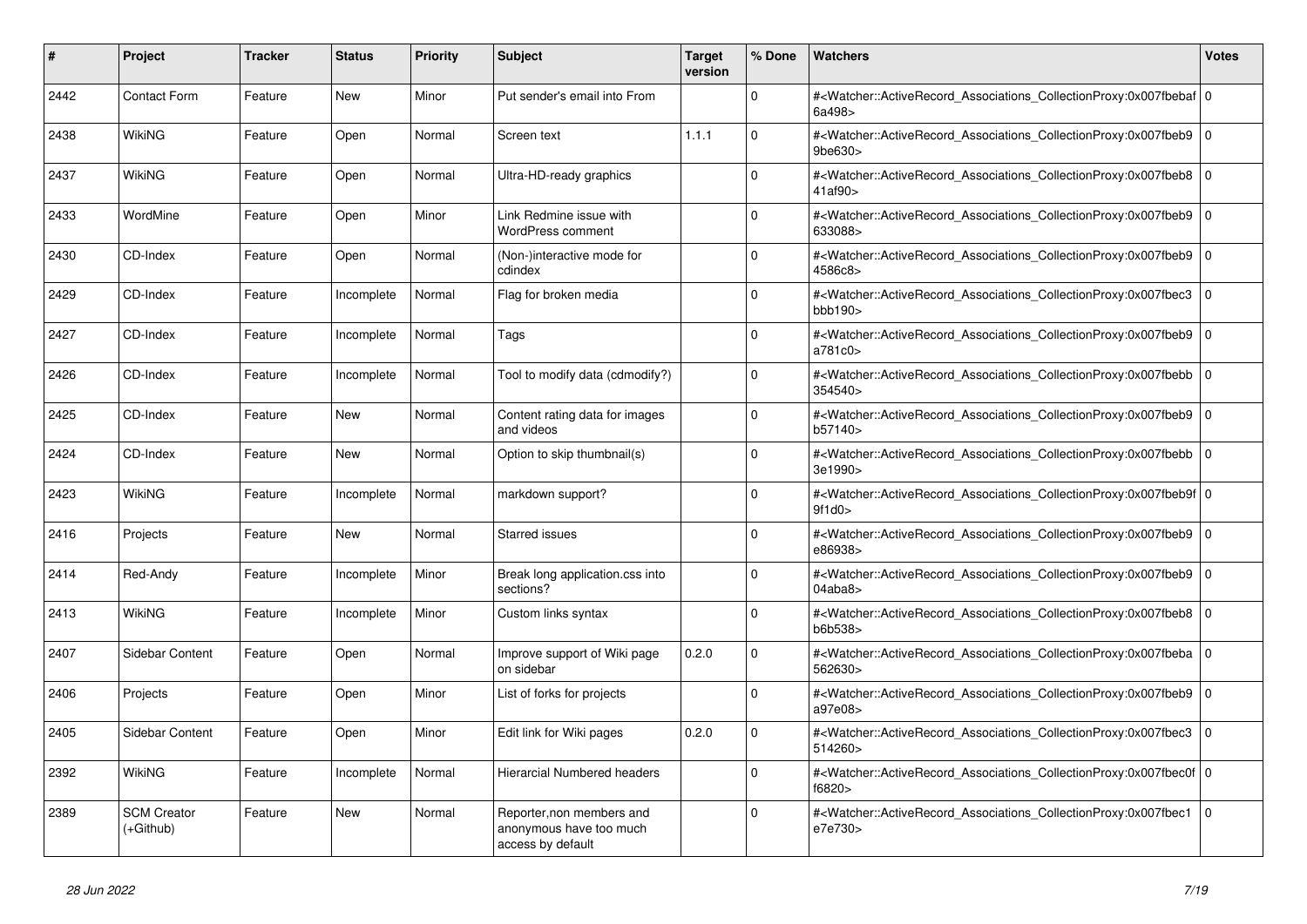| #    | Project                         | Tracker | <b>Status</b> | <b>Priority</b> | <b>Subject</b>                                                  | <b>Target</b><br>version | % Done   | <b>Watchers</b>                                                                                                                                          | <b>Votes</b> |
|------|---------------------------------|---------|---------------|-----------------|-----------------------------------------------------------------|--------------------------|----------|----------------------------------------------------------------------------------------------------------------------------------------------------------|--------------|
| 2383 | <b>Extended Fields</b>          | Feature | Open          | Normal          | Multiselect for Project fields                                  |                          | $\Omega$ | # <watcher::activerecord associations="" collectionproxy:0x007fbec0<br="">1df890&gt;</watcher::activerecord>                                             | $\mathbf{0}$ |
| 2374 | <b>Extended Fields</b>          | Feature | Open          | Normal          | Project Selection from a specific<br>branch of the project tree |                          | $\Omega$ | # <watcher::activerecord 0<br="" associations="" collectionproxy:0x007fbec6=""  ="">d88c68&gt;</watcher::activerecord>                                   |              |
| 2373 | Red-Andy                        | Feature | Open          | Normal          | Replacement for Georgia?                                        |                          | $\Omega$ | # <watcher::activerecord_associations_collectionproxy:0x007fbec0<br>44b0c0</watcher::activerecord_associations_collectionproxy:0x007fbec0<br>            | $\Omega$     |
| 2372 | Meta                            | Feature | Open          | Normal          | Microdata for breadcrumbs                                       |                          | $\Omega$ | # <watcher::activerecord_associations_collectionproxy:0x007fbec0 0<br="">47d908&gt;</watcher::activerecord_associations_collectionproxy:0x007fbec0>      |              |
| 2371 | Meta                            | Feature | Open          | Normal          | Rich snippets for Wiki                                          |                          | $\Omega$ | # <watcher::activerecord_associations_collectionproxy:0x007fbec7 0<br=""  ="">7b0268&gt;</watcher::activerecord_associations_collectionproxy:0x007fbec7> |              |
| 2370 | Meta                            | Feature | Open          | Normal          | Rich snippets for news                                          |                          | $\Omega$ | # <watcher::activerecord_associations_collectionproxy:0x007fbec1 0<br="">3ae1c0</watcher::activerecord_associations_collectionproxy:0x007fbec1>          |              |
| 2369 | Meta                            | Feature | Open          | Normal          | Rich snippets for software apps                                 |                          | $\Omega$ | # <watcher::activerecord associations="" collectionproxy:0x007fbec0<br="">7c8c70&gt;</watcher::activerecord>                                             | $\mathbf 0$  |
| 2365 | <b>Extended Fields</b>          | Feature | In Progress   | Normal          | Adding Redmine 3.0 support                                      | 0.2.4                    | 50       | # <watcher::activerecord_associations_collectionproxy:0x007fbec0  <br="">531390&gt;</watcher::activerecord_associations_collectionproxy:0x007fbec0>      | $\mathbf 0$  |
| 2315 | <b>Project Sections</b>         | Feature | Incomplete    | Normal          | Allow Projects to Appear in<br><b>Multiple Sections</b>         |                          | $\Omega$ | # <watcher::activerecord_associations_collectionproxy:0x007fbec1f 0<br=""  ="">e71a8</watcher::activerecord_associations_collectionproxy:0x007fbec1f>    |              |
| 2303 | Meta                            | Feature | Open          | Normal          | Improve internal API                                            |                          | $\Omega$ | # <watcher::activerecord 0<br="" associations="" collectionproxy:0x007fbec7=""  ="">887308&gt;</watcher::activerecord>                                   |              |
| 2291 | <b>SCM Creator</b><br>(+Github) | Feature | Open          | Normal          | Creator interface needs to be<br>simplified                     |                          | $\Omega$ | # <watcher::activerecord_associations_collectionproxy:0x007fbec0<br>9e0670&gt;</watcher::activerecord_associations_collectionproxy:0x007fbec0<br>        | $\Omega$     |
| 2287 | <b>SCM Creator</b><br>(+Github) | Feature | Incomplete    | Normal          | Allow to customize naming<br>policy for repositories            |                          | $\Omega$ | # <watcher::activerecord associations="" collectionproxy:0x007fbec0<br="">948c08&gt;</watcher::activerecord>                                             | $\mathbf 0$  |
| 2286 | <b>SCM Creator</b><br>(+Github) | Feature | Incomplete    | Normal          | Add configuration option for<br>default encoding                |                          | $\Omega$ | # <watcher::activerecord associations="" collectionproxy:0x007fbec0<br="">128258&gt;</watcher::activerecord>                                             | $\mathbf 0$  |
| 2276 | Language Mix                    | Feature | Incomplete    | Normal          | Group posts / show only the<br>primary article                  |                          | $\Omega$ | # <watcher::activerecord_associations_collectionproxy:0x007fbec0<br>1433f0&gt;</watcher::activerecord_associations_collectionproxy:0x007fbec0<br>        | $\Omega$     |
| 2271 | Meta                            | Feature | Open          | Normal          | Default image for<br>OpenGraph/Twitter Cards                    |                          | $\Omega$ | # <watcher::activerecord associations="" collectionproxy:0x007fbec0=""  <br="">c28ec8</watcher::activerecord>                                            | $\mathbf 0$  |
| 2259 | <b>Contact Form</b>             | Feature | Incomplete    | Normal          | Sender name in a message                                        |                          | $\Omega$ | # <watcher::activerecord_associations_collectionproxy:0x007fbec1<br>6f9b18</watcher::activerecord_associations_collectionproxy:0x007fbec1<br>            | $\mathbf 0$  |
| 2248 | <b>RedPress</b>                 | Feature | Open          | Normal          | Latest blog posts in Redmine                                    |                          | $\Omega$ | # <watcher::activerecord_associations_collectionproxy:0x007fbec0  <br="">ddc490&gt;</watcher::activerecord_associations_collectionproxy:0x007fbec0>      | $\mathbf 0$  |
| 2246 | <b>RedPress</b>                 | Feature | Open          | Normal          | Wiki syntax for blog posts                                      |                          | $\Omega$ | # <watcher::activerecord associations="" collectionproxy:0x007fbec0<br="">a31660&gt;</watcher::activerecord>                                             | $\mathbf{0}$ |
| 2241 | <b>Extended Fields</b>          | Feature | Incomplete    | Normal          | Informations I see on Calendar                                  |                          | $\Omega$ | # <watcher::activerecord_associations_collectionproxy:0x007fbec0 0<br=""  ="">b18920&gt;</watcher::activerecord_associations_collectionproxy:0x007fbec0> |              |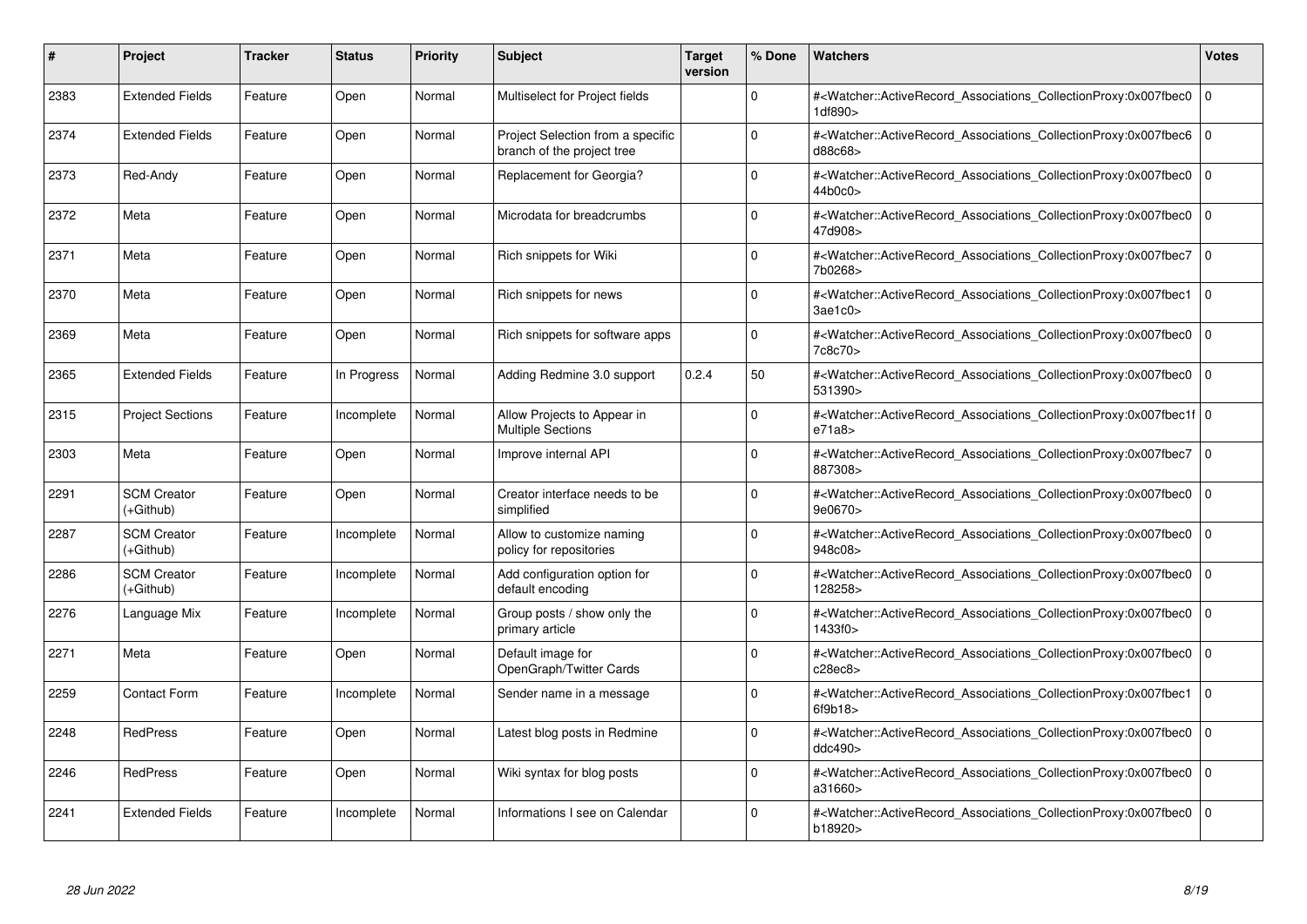| #    | <b>Project</b>                  | Tracker | <b>Status</b> | <b>Priority</b> | <b>Subject</b>                                                     | <b>Target</b><br>version | % Done      | <b>Watchers</b>                                                                                                                                                                    | <b>Votes</b>   |
|------|---------------------------------|---------|---------------|-----------------|--------------------------------------------------------------------|--------------------------|-------------|------------------------------------------------------------------------------------------------------------------------------------------------------------------------------------|----------------|
| 2227 | <b>Extended Fields</b>          | Feature | In Progress   | Normal          | Altering form elements for<br>custom fields                        | 0.2.4                    | 50          | # <watcher::activerecord_associations_collectionproxy:0x007fbec0<br>7f8768&gt;</watcher::activerecord_associations_collectionproxy:0x007fbec0<br>                                  | $\mathbf 0$    |
| 2224 | WikiNG                          | Feature | Incomplete    | Normal          | Option to disable glyphs?                                          |                          | $\Omega$    | # <watcher::activerecord associations="" collectionproxy:0x007fbec0<br="">2c60d8&gt;</watcher::activerecord>                                                                       | $\Omega$       |
| 2223 | <b>Extended Fields</b>          | Feature | Open          | Normal          | Linked list custom field                                           |                          | $\Omega$    | # <watcher::activerecord_associations_collectionproxy:0x007fbec0 0<br="">9d95c8&gt;</watcher::activerecord_associations_collectionproxy:0x007fbec0>                                |                |
| 2220 | <b>Extended Fields</b>          | Feature | Incomplete    | Normal          | Project specific custom fields                                     |                          | $\Omega$    | # <watcher::activerecord_associations_collectionproxy:0x007fbec1<br>85f4d0</watcher::activerecord_associations_collectionproxy:0x007fbec1<br>                                      | $\Omega$       |
| 2219 | <b>Project Sections</b>         | Feature | Open          | Normal          | Wiki rule for section                                              |                          | $\Omega$    | # <watcher::activerecord associations="" collectionproxy:0x007fbec0<br="">1b18a0&gt;</watcher::activerecord>                                                                       | $\mathbf{0}$   |
| 2214 | <b>Project Sections</b>         | Feature | Incomplete    | Normal          | Featured and disregarded<br>projects                               |                          | $\Omega$    | # <watcher::activerecord_associations_collectionproxy:0x007fbec0 0<br=""  ="">7c0d90&gt;</watcher::activerecord_associations_collectionproxy:0x007fbec0>                           |                |
| 2210 | Hooks Manager                   | Feature | Open          | Normal          | Sidebar access from other<br>hooks                                 |                          | $\Omega$    | # <watcher::activerecord_associations_collectionproxy:0x007fbec7f 0<br=""  ="">60c60</watcher::activerecord_associations_collectionproxy:0x007fbec7f>                              |                |
| 2209 | Hooks Manager                   | Feature | Incomplete    | Normal          | A templating language support                                      |                          | $\Omega$    | # <watcher::activerecord associations="" collectionproxy:0x007fbec1<br="">cb5458&gt;</watcher::activerecord>                                                                       | $\overline{0}$ |
| 2201 | <b>SCM Creator</b><br>(+Github) | Feature | Incomplete    | Normal          | Add feature auto create struct<br>directory for svn                |                          | $\Omega$    | # <watcher::activerecord associations="" collectionproxy:0x007fbec6f<br="">c58c8&gt;</watcher::activerecord>                                                                       |                |
| 2186 | <b>Extended Fields</b>          | Feature | Open          | Minor           | <b>Custom DateTime Field</b>                                       |                          | $\Omega$    | # <watcher::activerecord_associations_collectionproxy:0x007fbec6f 0<br=""  =""><math>0b7c0&gt;</math></watcher::activerecord_associations_collectionproxy:0x007fbec6f>             |                |
| 2179 | Projects                        | Feature | Incomplete    | Normal          | Pingbacks and trackbacks                                           |                          | $\Omega$    | # <watcher::activerecord_associations_collectionproxy:0x007fbec7 0<br=""  ="">076768&gt;</watcher::activerecord_associations_collectionproxy:0x007fbec7>                           |                |
| 2170 | <b>Contact Form</b>             | Feature | Open          | Minor           | Optional email format validation                                   |                          | $\Omega$    | # <watcher::activerecord_associations_collectionproxy:0x007fbec7 0<br=""  ="">3a2888&gt;</watcher::activerecord_associations_collectionproxy:0x007fbec7>                           |                |
| 2169 | <b>Contact Form</b>             | Feature | Incomplete    | Normal          | Option to use own name,<br>reply-to, subject and message<br>fields |                          | $\Omega$    | # <watcher::activerecord associations="" collectionproxy:0x007fbec7<br="">1a7448&gt;</watcher::activerecord>                                                                       | $\mathbf 0$    |
| 2168 | <b>Extended Fields</b>          | Feature | Open          | Minor           | Grouping form elements                                             |                          | $\Omega$    | # <watcher::activerecord_associations_collectionproxy:0x007fbec6 0<br=""  ="">cd2a08&gt;</watcher::activerecord_associations_collectionproxy:0x007fbec6>                           |                |
| 2157 | Projects                        | Feature | Open          | Normal          | Short activity messages                                            |                          | $\Omega$    | # <watcher::activerecord associations="" collectionproxy:0x007fbec6=""  <br="">989900&gt;</watcher::activerecord>                                                                  | $\mathbf 0$    |
| 2156 | <b>Extended Fields</b>          | Feature | Incomplete    | Minor           | Per user values?                                                   |                          | $\mathbf 0$ | # <watcher::activerecord associations="" collectionproxy:0x007fbec6<br="">6f24a8</watcher::activerecord>                                                                           | $\mathbf{0}$   |
| 2148 | Meta                            | Feature | Open          | Normal          | Cache meta tags                                                    |                          | $\Omega$    | # <watcher::activerecord_associations_collectionproxy:0x007fbec6 0<br=""  ="">133f80&gt;</watcher::activerecord_associations_collectionproxy:0x007fbec6>                           |                |
| 2145 | Meta                            | Feature | Open          | Normal          | Support Facebook publishing<br>through Graph API                   |                          | $\Omega$    | # <watcher::activerecord_associations_collectionproxy:0x007fbec5 0<br=""  =""><math>9</math>baf10<math>&gt;</math></watcher::activerecord_associations_collectionproxy:0x007fbec5> |                |
| 2132 | Download Button                 | Feature | Open          | Normal          | Per version button                                                 |                          | $\Omega$    | # <watcher::activerecord associations="" collectionproxy:0x007fbec5<br="">4525f0&gt;</watcher::activerecord>                                                                       | $\Omega$       |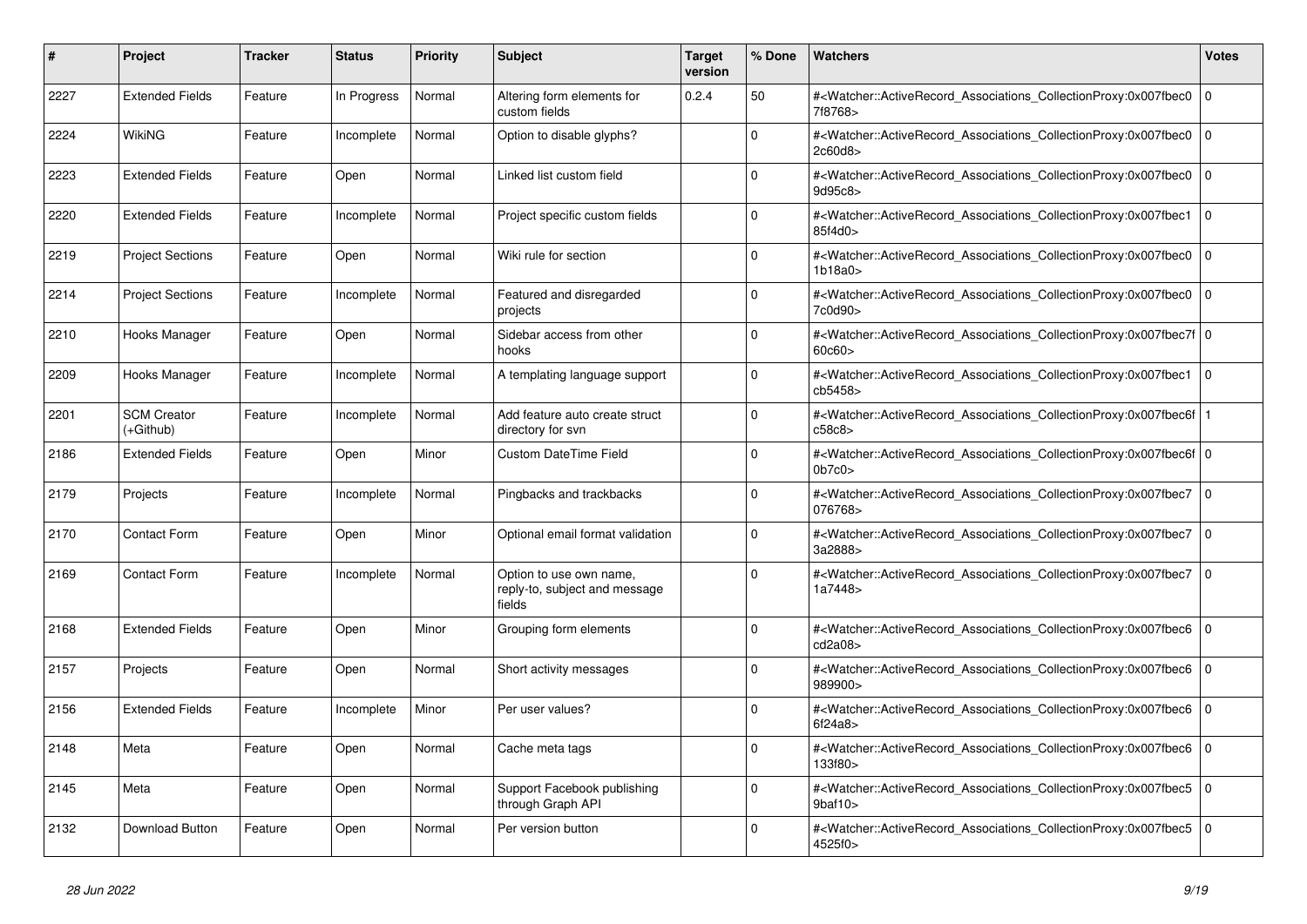| #    | Project                         | <b>Tracker</b> | <b>Status</b> | <b>Priority</b> | <b>Subject</b>                                                                           | <b>Target</b><br>version | % Done         | Watchers                                                                                                                                                                  | <b>Votes</b> |
|------|---------------------------------|----------------|---------------|-----------------|------------------------------------------------------------------------------------------|--------------------------|----------------|---------------------------------------------------------------------------------------------------------------------------------------------------------------------------|--------------|
| 2131 | <b>Project Settings</b>         | Feature        | In Progress   | Normal          | Redmine 2 / Rails 3<br>compatibility                                                     |                          | 80             | # <watcher::activerecord_associations_collectionproxy:0x007fbec4f 2<br="">39b18</watcher::activerecord_associations_collectionproxy:0x007fbec4f>                          |              |
| 2130 | WikiNG                          | Feature        | Incomplete    | Minor           | <b>Function references</b>                                                               |                          | 0              | # <watcher::activerecord_associations_collectionproxy:0x00557da8 0<br="">e74ac0&gt;</watcher::activerecord_associations_collectionproxy:0x00557da8>                       |              |
| 2117 | <b>Extended Fields</b>          | Feature        | Open          | Normal          | User list filter                                                                         |                          | 0              | # <watcher::activerecord_associations_collectionproxy:0x00557da8 0<br=""  ="">cc29e8&gt;</watcher::activerecord_associations_collectionproxy:0x00557da8>                  |              |
| 2114 | <b>Extended Fields</b>          | Feature        | Open          | Normal          | LDAP attributes for user custom<br>fields                                                |                          | 0              | # <watcher::activerecord_associations_collectionproxy:0x00557da5 0<br=""  ="">b678a8&gt;</watcher::activerecord_associations_collectionproxy:0x00557da5>                  |              |
| 2109 | Sidebar Content                 | Feature        | Open          | Normal          | Sidebar for global pages, which<br>do not have one                                       | 0.2.0                    | $\mathbf 0$    | # <watcher::activerecord_associations_collectionproxy:0x00557da6 0<br=""  ="">254ad0&gt;</watcher::activerecord_associations_collectionproxy:0x00557da6>                  |              |
| 2105 | <b>SCM Creator</b><br>(+Github) | Feature        | Open          | Normal          | Integrate with existing scm<br>system                                                    |                          | 0              | # <watcher::activerecord_associations_collectionproxy:0x00557da5 0<br=""><math>6</math>fcc<math>28</math></watcher::activerecord_associations_collectionproxy:0x00557da5> |              |
| 2103 | <b>Extended Fields</b>          | Feature        | Incomplete    | Minor           | Support multiple for Project                                                             |                          | $\mathbf 0$    | # <watcher::activerecord_associations_collectionproxy:0x00557da5 0<br=""  ="">1e0d98&gt;</watcher::activerecord_associations_collectionproxy:0x00557da5>                  |              |
| 2099 | <b>Extended Fields</b>          | Feature        | Incomplete    | Normal          | Create a custom field of type<br>'Category'                                              |                          | 0              | # <watcher::activerecord_associations_collectionproxy:0x007fbeb9f 0<br="">eae78&gt;</watcher::activerecord_associations_collectionproxy:0x007fbeb9f>                      |              |
| 2093 | <b>Extended Fields</b>          | Feature        | Incomplete    | Normal          | Extended columns using<br>custom queries                                                 |                          | $\mathbf 0$    | # <watcher::activerecord_associations_collectionproxy:0x007fbebb<br>007630&gt;</watcher::activerecord_associations_collectionproxy:0x007fbebb<br>                         | l O          |
| 2092 | Extended Fields                 | Feature        | Incomplete    | Normal          | Users-to-issues custom fields<br>auto-fill                                               |                          | 0              | # <watcher::activerecord 0<br="" associations="" collectionproxy:0x007fbeba="">adf0b8&gt;</watcher::activerecord>                                                         |              |
| 2085 | <b>WikiNG</b>                   | Feature        | Open          | Normal          | <b>Twitter status</b>                                                                    |                          | $\mathbf 0$    | # <watcher::activerecord_associations_collectionproxy:0x007fbec3<br>a960a8&gt;</watcher::activerecord_associations_collectionproxy:0x007fbec3<br>                         | $\mathbf 0$  |
| 2079 | <b>WikiNG</b>                   | Feature        | Incomplete    | Normal          | Message to everyone in a<br>project                                                      |                          | 0              | # <watcher::activerecord_associations_collectionproxy:0x007fbeba  <br="">3d4778&gt;</watcher::activerecord_associations_collectionproxy:0x007fbeba>                       | l O          |
| 2076 | WikiNG                          | Feature        | Open          | Insignificant   | <b>HTML Color preview</b>                                                                |                          | 0              | # <watcher::activerecord_associations_collectionproxy:0x007fbeb9<br>dd9b98&gt;</watcher::activerecord_associations_collectionproxy:0x007fbeb9<br>                         | l O          |
| 2075 | <b>SCM Creator</b><br>(+Github) | Feature        | Open          | Normal          | Make an option to fully<br>automate repository creation<br>without editing the URL field |                          | $\overline{0}$ | # <watcher::activerecord_associations_collectionproxy:0x007fbeb8 2<br="">470df0&gt;</watcher::activerecord_associations_collectionproxy:0x007fbeb8>                       |              |
| 2054 | Like Button                     | Feature        | Open          | Normal          | Add URL setting                                                                          |                          | 0              | # <watcher::activerecord_associations_collectionproxy:0x007fbeba<br>8448f8&gt;</watcher::activerecord_associations_collectionproxy:0x007fbeba<br>                         | $\mathbf 0$  |
| 2053 | <b>SCM Creator</b><br>(+Github) | Feature        | Open          | Normal          | Set repository path according to<br>identifier when using multiple<br>repositories       |                          | $\Omega$       | # <watcher::activerecord_associations_collectionproxy:0x007fbec3<br>de4390&gt;</watcher::activerecord_associations_collectionproxy:0x007fbec3<br>                         |              |
| 2028 | <b>Extended Fields</b>          | Feature        | Incomplete    | Normal          | make fields final option                                                                 |                          | 0              | # <watcher::activerecord_associations_collectionproxy:0x007fbeba 0<br=""  ="">308150&gt;</watcher::activerecord_associations_collectionproxy:0x007fbeba>                  |              |
| 2026 | <b>Extended Fields</b>          | Feature        | Open          | Normal          | Sizing defaults for custom fields                                                        |                          | $\mathbf 0$    | # <watcher::activerecord_associations_collectionproxy:0x007fbeb8f 0<br="">b1160&gt;</watcher::activerecord_associations_collectionproxy:0x007fbeb8f>                      |              |
| 2019 | <b>Extended Fields</b>          | Feature        | Open          | Normal          | Custom field type web service                                                            |                          | 0              | # <watcher::activerecord_associations_collectionproxy:0x007fbec3 0<br="">653a90&gt;</watcher::activerecord_associations_collectionproxy:0x007fbec3>                       |              |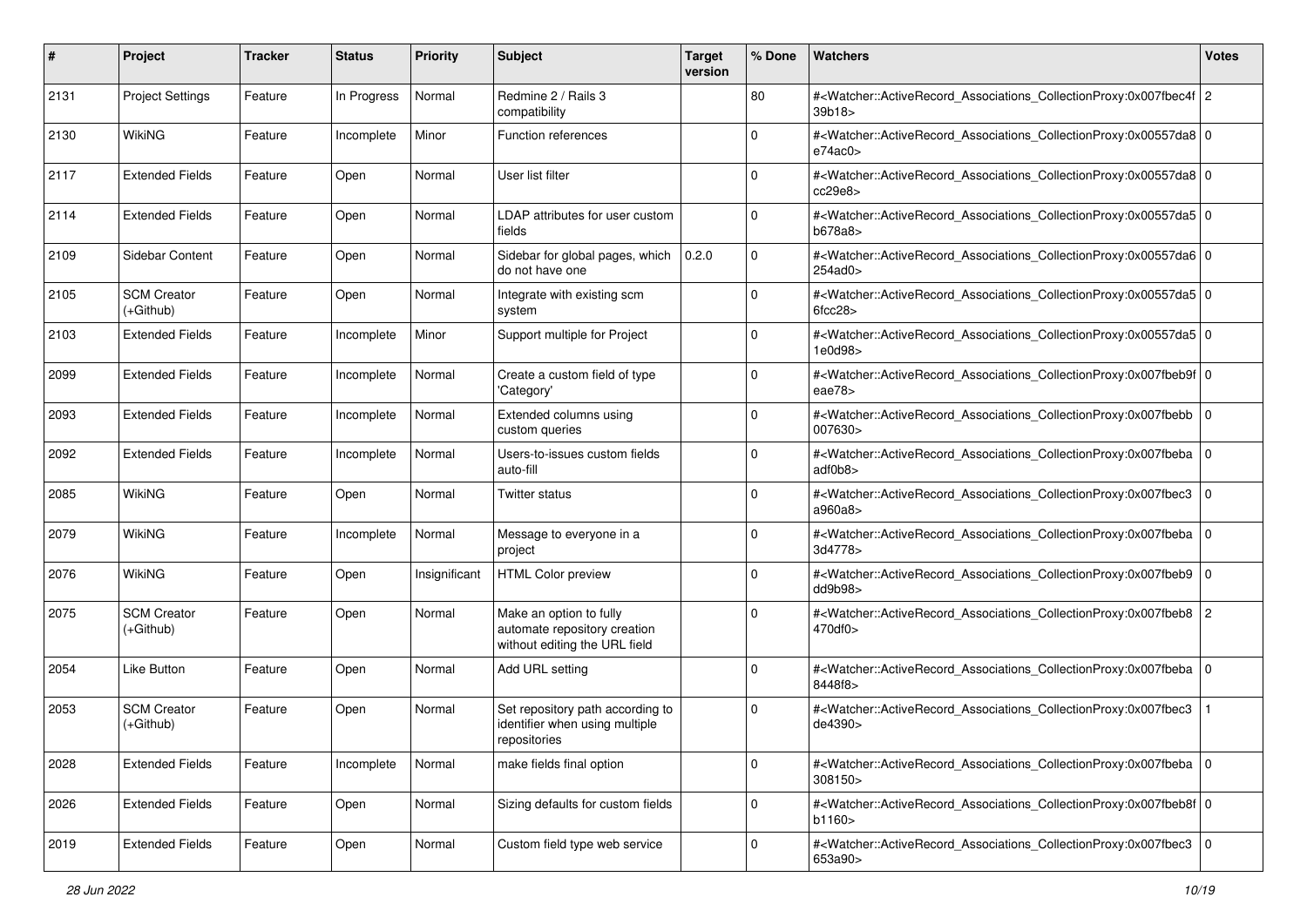| #    | Project                | <b>Tracker</b> | <b>Status</b> | <b>Priority</b> | <b>Subject</b>                                                                           | <b>Target</b><br>version | % Done      | <b>Watchers</b>                                                                                                                                     | <b>Votes</b>   |
|------|------------------------|----------------|---------------|-----------------|------------------------------------------------------------------------------------------|--------------------------|-------------|-----------------------------------------------------------------------------------------------------------------------------------------------------|----------------|
| 2018 | <b>Extended Fields</b> | Feature        | Open          | Normal          | database query cutsom field<br>type                                                      |                          | $\Omega$    | # <watcher::activerecord_associations_collectionproxy:0x007fbec3<br>8e4e58&gt;</watcher::activerecord_associations_collectionproxy:0x007fbec3<br>   |                |
| 2013 | <b>Role Shift</b>      | Feature        | Incomplete    | Minor           | Resource shifts                                                                          |                          | $\Omega$    | # <watcher::activerecord associations="" collectionproxy:0x007fbebb<br="">334420&gt;</watcher::activerecord>                                        | $\Omega$       |
| 2011 | <b>Extended Fields</b> | Feature        | Incomplete    | Normal          | Custom field translations                                                                |                          | $\Omega$    | # <watcher::activerecord 0<br="" associations="" collectionproxy:0x007fbebb=""  ="">250fe0&gt;</watcher::activerecord>                              |                |
| 2007 | <b>Extended Fields</b> | Feature        | Incomplete    | Minor           | Projects listing sorting                                                                 |                          | $\Omega$    | # <watcher::activerecord_associations_collectionproxy:0x007fbeb8<br>d68b10</watcher::activerecord_associations_collectionproxy:0x007fbeb8<br>       | $\mathbf 0$    |
| 2006 | <b>Extended Fields</b> | Feature        | Incomplete    | Minor           | Users listing sorting                                                                    |                          | $\Omega$    | # <watcher::activerecord associations="" collectionproxy:0x007fbeb9<br="">cdc240&gt;</watcher::activerecord>                                        | $\Omega$       |
| 2005 | <b>Extended Fields</b> | Feature        | Incomplete    | Minor           | Paging for projects listing                                                              |                          | $\Omega$    | # <watcher::activerecord 0<br="" associations="" collectionproxy:0x007fbeb8="">e9b370&gt;</watcher::activerecord>                                   |                |
| 1999 | Sidebar Content        | Feature        | Incomplete    | Minor           | Project module                                                                           |                          | $\Omega$    | # <watcher::activerecord 0<br="" associations="" collectionproxy:0x007fbeb9f=""  ="">2e7f0&gt;</watcher::activerecord>                              |                |
| 1997 | <b>Download Button</b> | Feature        | Open          | Minor           | Project module                                                                           |                          | $\Omega$    | # <watcher::activerecord associations="" collectionproxy:0x007fbebb=""  <br="">4250c8&gt;</watcher::activerecord>                                   | $\Omega$       |
| 1996 | <b>Author Box</b>      | Feature        | Incomplete    | Minor           | Project module                                                                           |                          | $\Omega$    | # <watcher::activerecord_associations_collectionproxy:0x007fbec3  <br="">7e6060&gt;</watcher::activerecord_associations_collectionproxy:0x007fbec3> | $\mathbf 0$    |
| 1995 | <b>Extended Fields</b> | Feature        | Open          | Normal          | Checklist                                                                                |                          | $\Omega$    | # <watcher::activerecord associations="" collectionproxy:0x007fbeb9<br="">b177e8&gt;</watcher::activerecord>                                        | $\mathbf 0$    |
| 1993 | Advertising            | Feature        | Open          | Normal          | Which types of user                                                                      |                          | $\Omega$    | # <watcher::activerecord_associations_collectionproxy:0x007fbeb9<br>99dca0</watcher::activerecord_associations_collectionproxy:0x007fbeb9<br>       | $\Omega$       |
| 1987 | Projects               | Feature        | Incomplete    | Normal          | Attachment resize                                                                        |                          | $\Omega$    | # <watcher::activerecord associations="" collectionproxy:0x007fbeb9=""  <br="">e73590&gt;</watcher::activerecord>                                   | $\mathbf 0$    |
| 1984 | Subscription           | Feature        | Incomplete    | Minor           | Redirecting back after<br>registration/loginRedirecting<br>back after registration/login |                          | $\Omega$    | # <watcher::activerecord associations="" collectionproxy:0x007fbec3<br="">60f2a0</watcher::activerecord>                                            | $\mathbf 0$    |
| 1983 | <b>Role Shift</b>      | Feature        | Open          | Major           | Default shifts                                                                           |                          | $\Omega$    | # <watcher::activerecord associations="" collectionproxy:0x007fbebb=""  <br="">04dd38&gt;</watcher::activerecord>                                   | $\mathbf{0}$   |
| 1982 | Role Shift             | Feature        | Open          | Major           | Redmine.pm patch wanted                                                                  |                          | $\mathbf 0$ | # <watcher::activerecord_associations_collectionproxy:0x007fbebb  <br="">32f538&gt;</watcher::activerecord_associations_collectionproxy:0x007fbebb> | $\mathbf 0$    |
| 1981 | Subscription           | Feature        | Open          | Normal          | Site-wide notifications                                                                  |                          | $\Omega$    | # <watcher::activerecord_associations_collectionproxy:0x007fbeb9<br>c28b28&gt;</watcher::activerecord_associations_collectionproxy:0x007fbeb9<br>   |                |
| 1977 | WikiNG                 | Feature        | Open          | Normal          | Conditional macro for users &<br>groups                                                  |                          | $\Omega$    | # <watcher::activerecord associations="" collectionproxy:0x007fbeb9=""  <br="">69b4d0&gt;</watcher::activerecord>                                   | $\overline{2}$ |
| 1970 | <b>Contact Form</b>    | Feature        | Open          | Minor           | Contact link                                                                             |                          | $\mathbf 0$ | # <watcher::activerecord_associations_collectionproxy:0x007fbeb9<br>337d98&gt;</watcher::activerecord_associations_collectionproxy:0x007fbeb9<br>   | $\mathbf 0$    |
| 1968 | Orangutan              | Feature        | Open          | Normal          | Creating a new issue                                                                     | 1.06                     | $\Omega$    | # <watcher::activerecord_associations_collectionproxy:0x007fbeb9<br>0200d8&gt;</watcher::activerecord_associations_collectionproxy:0x007fbeb9<br>   | $\Omega$       |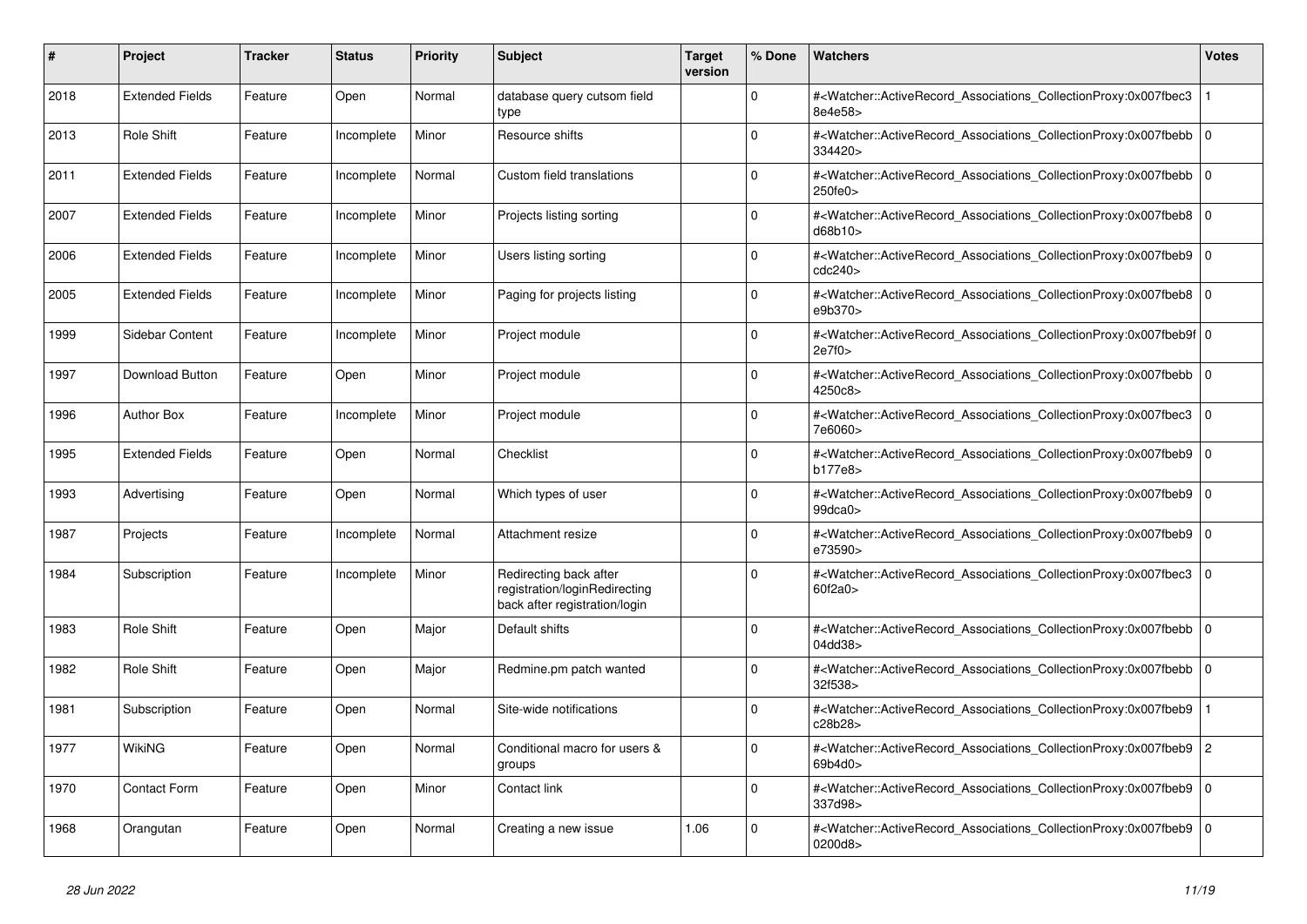| #    | Project                | <b>Tracker</b> | <b>Status</b> | <b>Priority</b> | <b>Subject</b>                                       | <b>Target</b><br>version | % Done      | <b>Watchers</b>                                                                                                                                          | <b>Votes</b> |
|------|------------------------|----------------|---------------|-----------------|------------------------------------------------------|--------------------------|-------------|----------------------------------------------------------------------------------------------------------------------------------------------------------|--------------|
| 1963 | Projects               | Feature        | Open          | Minor           | Issues/messages count                                |                          | $\Omega$    | # <watcher::activerecord_associations_collectionproxy:0x007fbeba  <br="">b7e0a0&gt;</watcher::activerecord_associations_collectionproxy:0x007fbeba>      | $\mathbf 0$  |
| 1957 | Download Button        | Feature        | Incomplete    | Normal          | Plugin configuration                                 |                          | $\Omega$    | # <watcher::activerecord associations="" collectionproxy:0x007fbeb9=""  <br="">9fc278&gt;</watcher::activerecord>                                        | $\mathbf 0$  |
| 1956 | <b>Extended Fields</b> | Feature        | Incomplete    | Minor           | SIP link                                             |                          | $\Omega$    | # <watcher::activerecord associations="" collectionproxy:0x007fbebb<br="">18a9f8</watcher::activerecord>                                                 | $\mathbf 0$  |
| 1955 | <b>Extended Fields</b> | Feature        | Incomplete    | Normal          | FTP link                                             |                          | $\Omega$    | # <watcher::activerecord_associations_collectionproxy:0x007fbebb  <br="">2f0158&gt;</watcher::activerecord_associations_collectionproxy:0x007fbebb>      | $\Omega$     |
| 1954 | <b>Extended Fields</b> | Feature        | Incomplete    | Normal          | Mailto links                                         |                          | $\Omega$    | # <watcher::activerecord associations="" collectionproxy:0x007fbeba<br="">3ea1b8</watcher::activerecord>                                                 | $\mathbf 0$  |
| 1948 | Projects               | Feature        | Open          | Minor           | Testimonials / Used by                               |                          | $\Omega$    | # <watcher::activerecord 0<br="" associations="" collectionproxy:0x007fbeba=""  ="">2ac918&gt;</watcher::activerecord>                                   |              |
| 1947 | <b>Extended Fields</b> | Feature        | Open          | Normal          | Visible for admins only                              |                          | $\Omega$    | # <watcher::activerecord_associations_collectionproxy:0x007fbeb9  <br="">b192f0</watcher::activerecord_associations_collectionproxy:0x007fbeb9>          | $\mathbf 0$  |
| 1943 | <b>Author Box</b>      | Feature        | Deferred      | Normal          | Author box layout change plan                        |                          | $\Omega$    | # <watcher::activerecord_associations_collectionproxy:0x007fbeb9  <br="">5564d0&gt;</watcher::activerecord_associations_collectionproxy:0x007fbeb9>      | $\Omega$     |
| 1942 | <b>WikiNG</b>          | Feature        | Incomplete    | Minor           | Support for target in links                          |                          | $\Omega$    | # <watcher::activerecord associations="" collectionproxy:0x007fbeba=""  <br="">0f1308&gt;</watcher::activerecord>                                        | $\mathbf 0$  |
| 1919 | <b>Extended Fields</b> | Feature        | Incomplete    | Normal          | Extend Link extended field                           |                          | $\Omega$    | # <watcher::activerecord associations="" collectionproxy:0x007fbeb9<br="">94c030&gt;</watcher::activerecord>                                             | $\mathbf 0$  |
| 1915 | Red-Andy               | Feature        | Incomplete    | Normal          | TOC items box should move as<br>we click on the item |                          | $\Omega$    | # <watcher::activerecord_associations_collectionproxy:0x007fbeba 0<br=""  ="">d658a0&gt;</watcher::activerecord_associations_collectionproxy:0x007fbeba> |              |
| 1907 | <b>WikiNG</b>          | Feature        | Incomplete    | Minor           | Social links                                         |                          | $\Omega$    | # <watcher::activerecord_associations_collectionproxy:0x007fbeb9<br>82c128&gt;</watcher::activerecord_associations_collectionproxy:0x007fbeb9<br>        |              |
| 1905 | Orangutan              | Feature        | Open          | Normal          | SCM monkey                                           |                          | $\Omega$    | # <watcher::activerecord associations="" collectionproxy:0x007fbebb=""  <br="">25f7c0&gt;</watcher::activerecord>                                        | $\mathbf 0$  |
| 1902 | Meta                   | Feature        | Incomplete    | Normal          | Consider clear_html and light<br>mode                |                          | $\mathbf 0$ | # <watcher::activerecord_associations_collectionproxy:0x007fbec3<br>de2e78</watcher::activerecord_associations_collectionproxy:0x007fbec3<br>            | $\mathbf 0$  |
| 1900 | <b>WikiNG</b>          | Feature        | Incomplete    | Minor           | Singe bracket smiley                                 |                          | $\Omega$    | # <watcher::activerecord_associations_collectionproxy:0x007fbeb9  <br="">87ef40&gt;</watcher::activerecord_associations_collectionproxy:0x007fbeb9>      | $\mathbf 0$  |
| 1888 | Orangutan::Redmin<br>e | Feature        | Open          | Normal          | Reuse past tasks                                     |                          | $\Omega$    | # <watcher::activerecord associations="" collectionproxy:0x007fbeb9<br="">6e4568&gt;</watcher::activerecord>                                             | $\mathbf 0$  |
| 1884 | <b>Extended Fields</b> | Feature        | Incomplete    | Normal          | Multiselect                                          |                          | $\Omega$    | # <watcher::activerecord associations="" collectionproxy:0x007fbeb9=""  <br="">cee300&gt;</watcher::activerecord>                                        | $\mathbf 0$  |
| 1882 | <b>Extended Fields</b> | Feature        | Incomplete    | Normal          | Wiki toolbar for Wiki text                           |                          | $\Omega$    | # <watcher::activerecord associations="" collectionproxy:0x007fbec3<br="">670be0&gt;</watcher::activerecord>                                             | $\mathbf 0$  |
| 1881 | <b>Extended Fields</b> | Feature        | Open          | Insignificant   | Support wiki toolbar for "Default<br>value"          |                          | $\Omega$    | # <watcher::activerecord_associations_collectionproxy:0x007fbec2 0<br=""  ="">638368&gt;</watcher::activerecord_associations_collectionproxy:0x007fbec2> |              |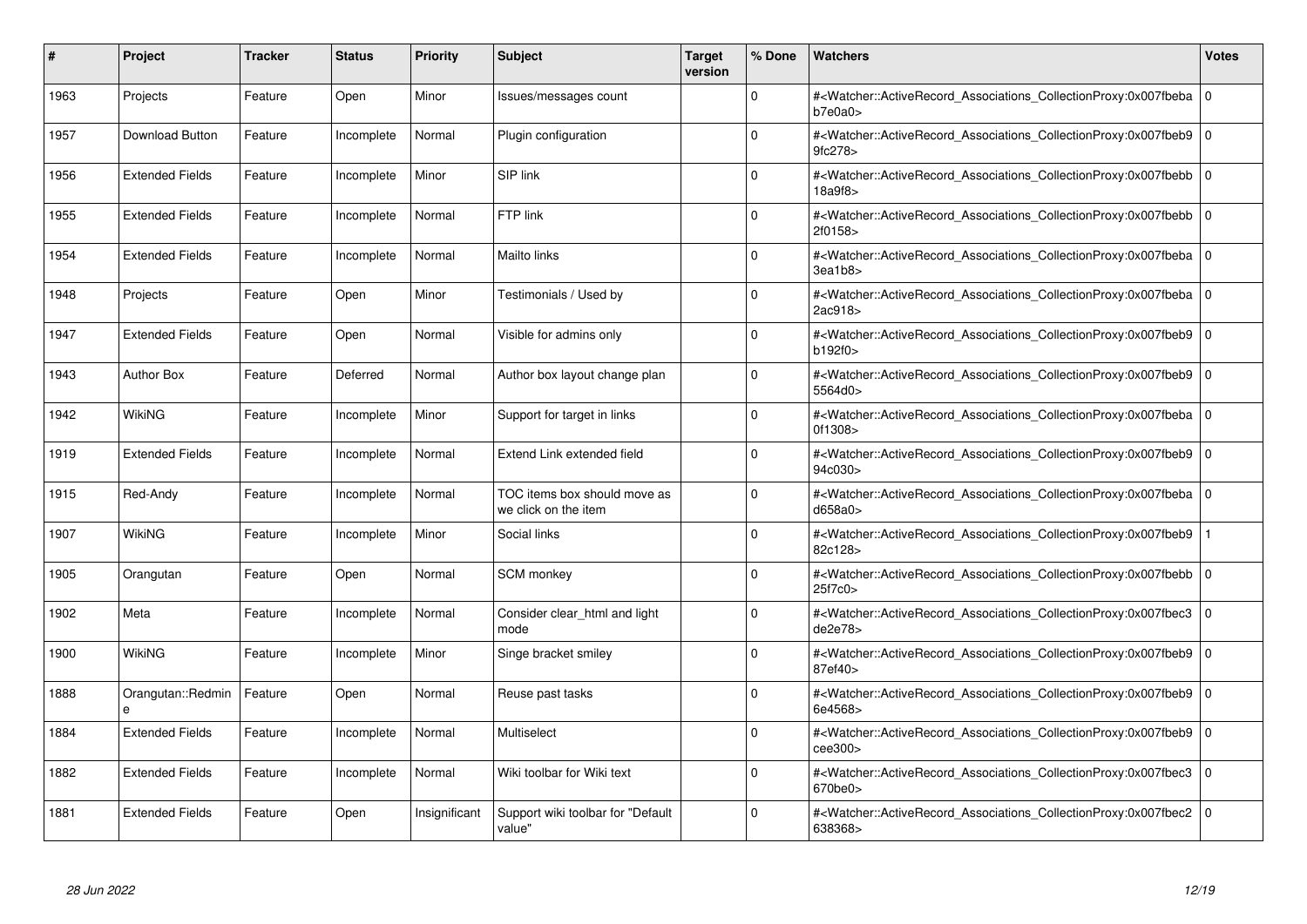| #    | Project                           | Tracker | <b>Status</b> | <b>Priority</b> | <b>Subject</b>                                   | <b>Target</b><br>version | % Done   | <b>Watchers</b>                                                                                                                                          | <b>Votes</b>   |
|------|-----------------------------------|---------|---------------|-----------------|--------------------------------------------------|--------------------------|----------|----------------------------------------------------------------------------------------------------------------------------------------------------------|----------------|
| 1868 | Projects                          | Feature | Reopened      | Minor           | Author in Google search results                  |                          | 80       | # <watcher::activerecord associations="" collectionproxy:0x007fbec3<br="">b71d88&gt;</watcher::activerecord>                                             | $\mathbf 0$    |
| 1867 | Projects                          | Feature | Incomplete    | Minor           | Textile draft                                    |                          | $\Omega$ | # <watcher::activerecord 0<br="" associations="" collectionproxy:0x007fbebaf=""  ="">47678&gt;</watcher::activerecord>                                   |                |
| 1858 | <b>SCM Creator</b><br>(+Github)   | Feature | Open          | Normal          | New Wiki/Textile macro                           |                          | $\Omega$ | # <watcher::activerecord_associations_collectionproxy:0x007fbeba<br>cad728&gt;</watcher::activerecord_associations_collectionproxy:0x007fbeba<br>        | $\Omega$       |
| 1846 | Advertising                       | Feature | Open          | Minor           | Page configuration                               | 0.3.0                    | $\Omega$ | # <watcher::activerecord_associations_collectionproxy:0x007fbec3 0<br="">9ace80&gt;</watcher::activerecord_associations_collectionproxy:0x007fbec3>      |                |
| 1845 | Advertising                       | Feature | Open          | Minor           | Per project management                           | 0.3.0                    | $\Omega$ | # <watcher::activerecord_associations_collectionproxy:0x007fbeba  <br="">e7e2f0</watcher::activerecord_associations_collectionproxy:0x007fbeba>          | $\mathbf 0$    |
| 1842 | <b>Author Box</b>                 | Feature | Open          | Normal          | Show multiple/all roles                          | 1.0.0                    | $\Omega$ | # <watcher::activerecord_associations_collectionproxy:0x007fbec3 0<br="">9bece8&gt;</watcher::activerecord_associations_collectionproxy:0x007fbec3>      |                |
| 1837 | Projects                          | Feature | Open          | Insignificant   | Andriy is now working on                         |                          | $\Omega$ | # <watcher::activerecord associations="" collectionproxy:0x007fbeb8<br="">7c8520&gt;</watcher::activerecord>                                             | $\mathbf 0$    |
| 1831 | Projects                          | Feature | Incomplete    | Minor           | Automatically include mail<br>conversations      |                          | $\Omega$ | # <watcher::activerecord_associations_collectionproxy:0x007fbebb  <br="">4ed870&gt;</watcher::activerecord_associations_collectionproxy:0x007fbebb>      | $\mathbf 0$    |
| 1829 | Projects                          | Feature | Open          | Normal          | A project generator from<br>templates            |                          | $\Omega$ | # <watcher::activerecord associations="" collectionproxy:0x007fbeb9<br="">3609a0&gt;</watcher::activerecord>                                             | $\mathbf 0$    |
| 1812 | <b>Author Box</b>                 | Feature | Open          | Normal          | Custom fields support                            | 1.0.0                    | $\Omega$ | # <watcher::activerecord associations="" collectionproxy:0x007fbeb8<br="">5b8460&gt;</watcher::activerecord>                                             | $\mathbf 0$    |
| 1804 | Projects                          | Feature | Incomplete    | Insignificant   | Arrows (or similar solution) for<br>project menu |                          | $\Omega$ | # <watcher::activerecord_associations_collectionproxy:0x007fbeba 0<br=""  ="">e10890&gt;</watcher::activerecord_associations_collectionproxy:0x007fbeba> |                |
| 1796 | Projects                          | Feature | Open          | Normal          | <b>Translations helper</b>                       |                          | $\Omega$ | # <watcher::activerecord 0<br="" associations="" collectionproxy:0x007fbeba=""  ="">4b2208&gt;</watcher::activerecord>                                   |                |
| 1793 | <b>SCM Creator</b><br>$(+Github)$ | Feature | Incomplete    | Normal          | Allow the creation of non-local<br>repositories  |                          | $\Omega$ | # <watcher::activerecord associations="" collectionproxy:0x007fbebb<br="">41de40&gt;</watcher::activerecord>                                             | $\overline{c}$ |
| 1790 | Projects                          | Feature | Open          | Normal          | Rotate logs                                      |                          | $\Omega$ | # <watcher::activerecord_associations_collectionproxy:0x007fbeba 0<br=""  ="">1d2010&gt;</watcher::activerecord_associations_collectionproxy:0x007fbeba> |                |
| 1784 | Hooks Manager                     | Feature | Open          | Normal          | Support per-project Ads                          |                          | $\Omega$ | # <watcher::activerecord 0<br="" associations="" collectionproxy:0x007fbeb9=""  ="">5f24e8&gt;</watcher::activerecord>                                   |                |
| 1771 | Sidebar Content                   | Feature | Open          | Normal          | Global contents                                  | 0.2.0                    | $\Omega$ | # <watcher::activerecord_associations_collectionproxy:0x007fbeba 0<br=""  ="">a39848&gt;</watcher::activerecord_associations_collectionproxy:0x007fbeba> |                |
| 1757 | <b>SCM Creator</b><br>(+Github)   | Feature | Incomplete    | Insignificant   | Allow subdirectories                             |                          | $\Omega$ | # <watcher::activerecord_associations_collectionproxy:0x007fbeba  <br="">7c28d0&gt;</watcher::activerecord_associations_collectionproxy:0x007fbeba>      | $\mathbf 0$    |
| 1751 | Hooks Manager                     | Feature | Incomplete    | Minor           | Support URL regexps to limit<br>pages            |                          | $\Omega$ | # <watcher::activerecord associations="" collectionproxy:0x007fbeb8=""  <br="">60dca8</watcher::activerecord>                                            | $\mathbf 0$    |
| 1747 | Projects                          | Feature | Open          | Major           | Some kind of site usage plugin                   |                          | $\Omega$ | # <watcher::activerecord associations="" collectionproxy:0x007fbeb9=""  <br="">91ef90&gt;</watcher::activerecord>                                        | $\mathbf 0$    |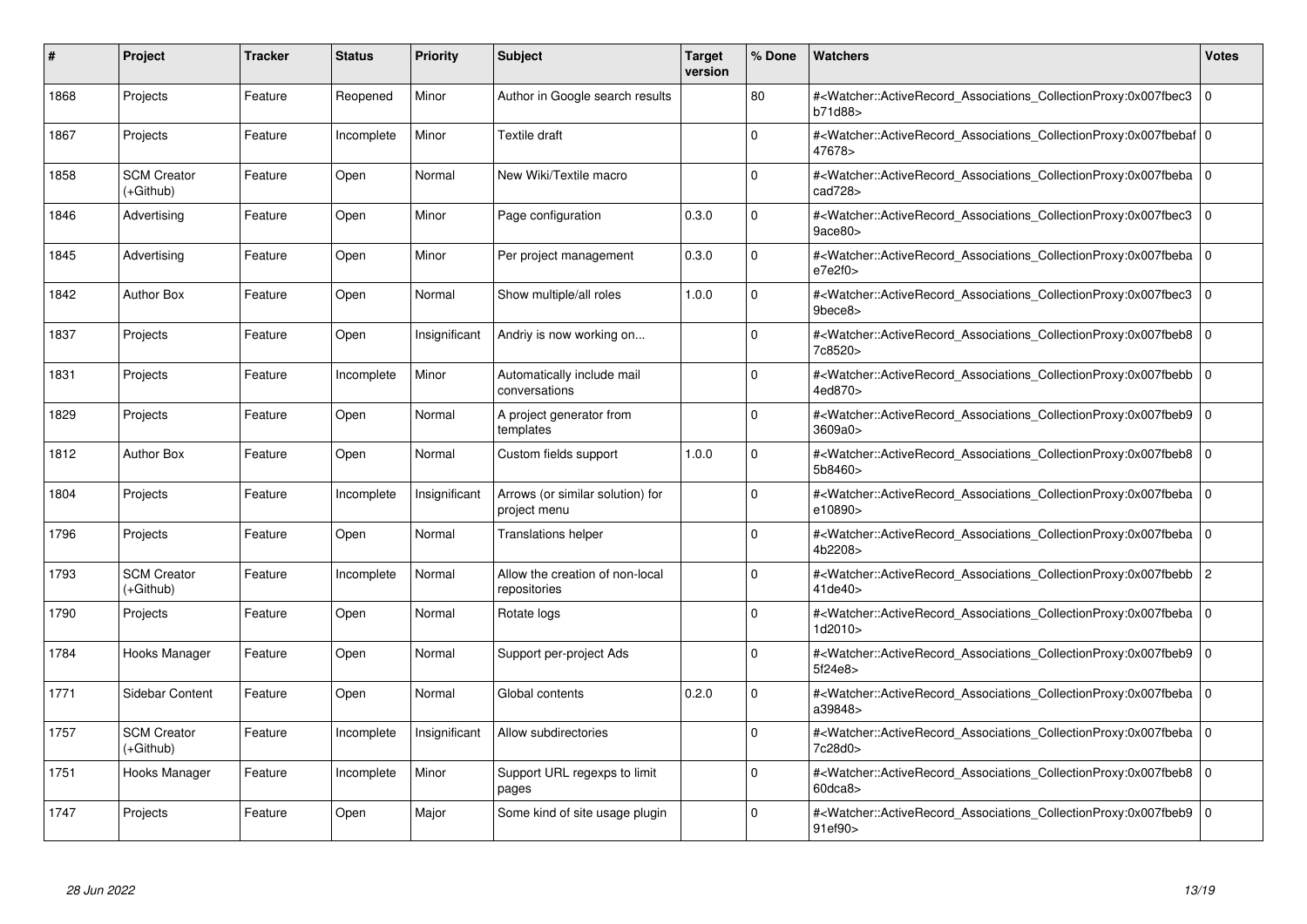| #    | Project                | <b>Tracker</b> | <b>Status</b> | <b>Priority</b> | <b>Subject</b>                                          | <b>Target</b><br>version | % Done      | <b>Watchers</b>                                                                                                                                                         | <b>Votes</b>   |
|------|------------------------|----------------|---------------|-----------------|---------------------------------------------------------|--------------------------|-------------|-------------------------------------------------------------------------------------------------------------------------------------------------------------------------|----------------|
| 1739 | CD-Index               | Feature        | Open          | Normal          | Debian package                                          |                          | $\Omega$    | # <watcher::activerecord_associations_collectionproxy:0x007fbeb9<br>efb260</watcher::activerecord_associations_collectionproxy:0x007fbeb9<br>                           |                |
| 1736 | CD-Index               | Feature        | Open          | Normal          | Command-line options and<br>environmental variables     |                          | $\Omega$    | # <watcher::activerecord 0<br="" associations="" collectionproxy:0x007fbeb8=""  ="">8eae30&gt;</watcher::activerecord>                                                  |                |
| 1733 | CD-Index               | Feature        | Open          | Normal          | Put more info about the media<br>into header            |                          | $\mathbf 0$ | # <watcher::activerecord associations="" collectionproxy:0x007fbeb8<br="">8ed5b8&gt;</watcher::activerecord>                                                            | $\mathbf 0$    |
| 1725 | Red-Andy               | Feature        | Deferred      | Normal          | Stick footer to the bottom of a<br>page                 |                          | 50          | # <watcher::activerecord_associations_collectionproxy:0x007fbeba<br><math>6</math>dd<math>3c0</math></watcher::activerecord_associations_collectionproxy:0x007fbeba<br> |                |
| 1723 | CD-Index               | Feature        | Open          | Normal          | PHP module                                              |                          | $\Omega$    | # <watcher::activerecord associations="" collectionproxy:0x007fbec3<br="">c0f330</watcher::activerecord>                                                                | $\mathbf 0$    |
| 1722 | CD-Index               | Feature        | Open          | Major           | Separate common code into<br>library                    |                          | $\Omega$    | # <watcher::activerecord 0<br="" associations="" collectionproxy:0x007fbeb9f=""  ="">4b710</watcher::activerecord>                                                      |                |
| 1721 | CD-Index               | Feature        | Open          | Minor           | Man page for cdfind                                     |                          | $\Omega$    | # <watcher::activerecord_associations_collectionproxy:0x007fbeb8 0<br=""  ="">398298&gt;</watcher::activerecord_associations_collectionproxy:0x007fbeb8>                |                |
| 1720 | CD-Index               | Feature        | Open          | Minor           | Man page for cdindex                                    |                          | $\Omega$    | # <watcher::activerecord_associations_collectionproxy:0x007fbebb  <br="">278108&gt;</watcher::activerecord_associations_collectionproxy:0x007fbebb>                     | $\Omega$       |
| 1716 | Projects               | Feature        | In Progress   | Normal          | Orangutan video/chat demo                               |                          | 10          | # <watcher::activerecord associations="" collectionproxy:0x007fbebb=""  <br="">06c328&gt;</watcher::activerecord>                                                       | $\mathbf 0$    |
| 1695 | Sidebar Content        | Feature        | Open          | Normal          | Multiple contents                                       | 0.2.0                    | $\mathbf 0$ | # <watcher::activerecord associations="" collectionproxy:0x007fbeb9<br="">b3fb80</watcher::activerecord>                                                                | $\mathbf 0$    |
| 1687 | Meta                   | Feature        | Open          | Normal          | Global Meta tags, Meta tags per<br>project and per page |                          | $\Omega$    | # <watcher::activerecord_associations_collectionproxy:0x007fbebaf 0<br=""  ="">bbb40&gt;</watcher::activerecord_associations_collectionproxy:0x007fbebaf>               |                |
| 1638 | Orangutan              | Feature        | Open          | Major           | Orangutan bug reporting                                 |                          | $\Omega$    | # <watcher::activerecord_associations_collectionproxy:0x007fbebb<br>123aa0&gt;</watcher::activerecord_associations_collectionproxy:0x007fbebb<br>                       | $\mathbf 0$    |
| 1619 | Orangutan              | Feature        | Open          | Minor           | Avatar                                                  |                          | $\mathbf 0$ | # <watcher::activerecord associations="" collectionproxy:0x007fbec3<br=""><math>b</math>f6c40<math>&gt;</math></watcher::activerecord>                                  | $\overline{c}$ |
| 1614 | Orangutan              | Feature        | Open          | Minor           | <b>AIML</b>                                             |                          | $\Omega$    | # <watcher::activerecord associations="" collectionproxy:0x007fbeba<br="">d8c838&gt;</watcher::activerecord>                                                            | $\mathbf 0$    |
| 1603 | Orangutan              | Feature        | Open          | Minor           | MegaHAL                                                 |                          | $\Omega$    | # <watcher::activerecord_associations_collectionproxy:0x007fbeb9<br>bad3d8&gt;</watcher::activerecord_associations_collectionproxy:0x007fbeb9<br>                       |                |
| 1577 | Orangutan              | Feature        | Open          | Minor           | Roster suggestions                                      |                          | $\Omega$    | # <watcher::activerecord associations="" collectionproxy:0x007fbeb8<br="">373f88&gt;</watcher::activerecord>                                                            | $\mathbf 0$    |
| 1464 | Orangutan              | Feature        | Open          | Minor           | Ability to see Orangutan logs for<br>a user             |                          | $\Omega$    | # <watcher::activerecord associations="" collectionproxy:0x007fbeb9<br="">74e468&gt;</watcher::activerecord>                                                            |                |
| 1352 | Orangutan::Redmin<br>e | Feature        | Open          | Minor           | Start date changing                                     | 1.07                     | $\mathbf 0$ | # <watcher::activerecord associations="" collectionproxy:0x007fbeba<br="">14c0f0&gt;</watcher::activerecord>                                                            | $\mathbf 0$    |
| 1337 | Orangutan::Redmin<br>e | Feature        | Incomplete    | Minor           | Automatic time tracking                                 |                          | $\Omega$    | # <watcher::activerecord_associations_collectionproxy:0x007fbeb9 0<br=""  ="">7969c0&gt;</watcher::activerecord_associations_collectionproxy:0x007fbeb9>                |                |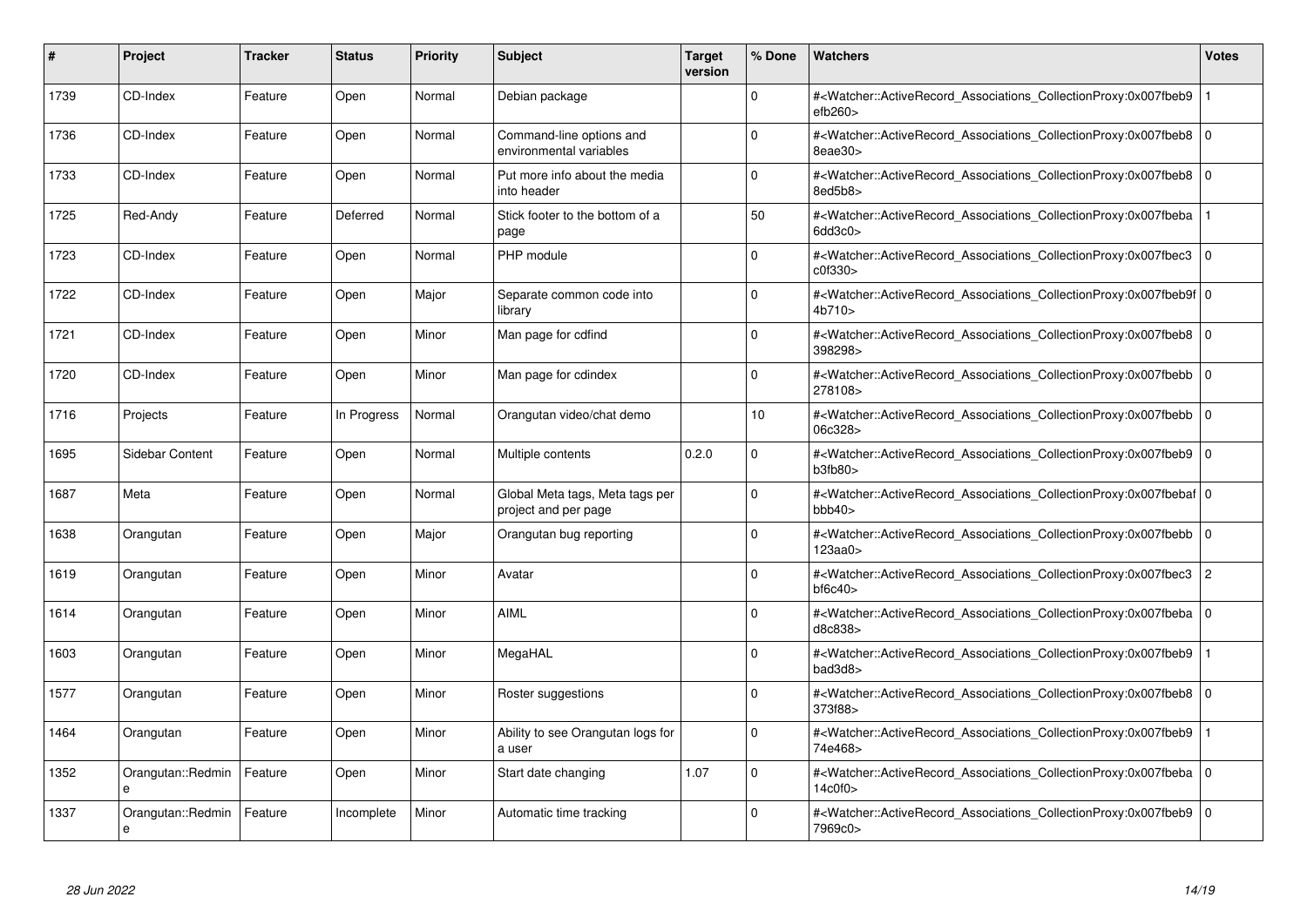| #    | <b>Project</b>                    | Tracker | <b>Status</b> | <b>Priority</b> | <b>Subject</b>                                                                     | <b>Target</b><br>version | % Done      | <b>Watchers</b>                                                                                                                                          | <b>Votes</b>   |
|------|-----------------------------------|---------|---------------|-----------------|------------------------------------------------------------------------------------|--------------------------|-------------|----------------------------------------------------------------------------------------------------------------------------------------------------------|----------------|
| 1104 | Orangutan::Redmin<br>e            | Feature | Incomplete    | Minor           | Automatic overtime tracking                                                        |                          | $\Omega$    | # <watcher::activerecord_associations_collectionproxy:0x007fbeb8<br>b93bc8</watcher::activerecord_associations_collectionproxy:0x007fbeb8<br>            | $\overline{0}$ |
| 1083 | Orangutan::Redmin<br>e            | Feature | Open          | Minor           | Help context(s) for Redmine text   1.08<br>formatting syntax                       |                          | $\Omega$    | # <watcher::activerecord_associations_collectionproxy:0x007fbeba 0<br="">561ff0&gt;</watcher::activerecord_associations_collectionproxy:0x007fbeba>      |                |
| 1076 | Orangutan::Redmin<br>$\mathbf{a}$ | Feature | Open          | Minor           | Due date setting context                                                           | 1.07                     | $\mathbf 0$ | # <watcher::activerecord_associations_collectionproxy:0x007fbeb9 0<br=""  ="">a99c80&gt;</watcher::activerecord_associations_collectionproxy:0x007fbeb9> |                |
| 1028 | Orangutan                         | Feature | Incomplete    | Minor           | Recognizing English text<br>accidentally entered with<br>different keyboard layout |                          | $\Omega$    | # <watcher::activerecord_associations_collectionproxy:0x007fbeb9<br>aa2b00&gt;</watcher::activerecord_associations_collectionproxy:0x007fbeb9<br>        |                |
| 1022 | Orangutan::Redmin<br>e            | Feature | Incomplete    | Minor           | Changing issue status<br>depending on user presence                                |                          | $\Omega$    | # <watcher::activerecord_associations_collectionproxy:0x007fbec1<br>3c41a0</watcher::activerecord_associations_collectionproxy:0x007fbec1<br>            | $\overline{0}$ |
| 984  | Orangutan                         | Feature | Open          | Minor           | Survey context                                                                     |                          | $\Omega$    | # <watcher::activerecord 0<br="" associations="" collectionproxy:0x007fbec7f=""  ="">27730&gt;</watcher::activerecord>                                   |                |
| 969  | Orangutan::Redmin<br>e            | Feature | Open          | Minor           | Editing comments                                                                   | 1.08                     | $\Omega$    | # <watcher::activerecord associations="" collectionproxy:0x007fbec1<br="">ac6fe8&gt;</watcher::activerecord>                                             | $\overline{2}$ |
| 941  | Orangutan                         | Feature | Open          | Minor           | Support Google calendar                                                            |                          | $\Omega$    | # <watcher::activerecord_associations_collectionproxy:0x007fbec0<br>33d480&gt;</watcher::activerecord_associations_collectionproxy:0x007fbec0<br>        | $\mathbf{0}$   |
| 935  | Orangutan                         | Feature | Open          | Minor           | Invalid keyboard layout<br>translator                                              |                          | $\Omega$    | # <watcher::activerecord_associations_collectionproxy:0x007fbec7<br>d55768&gt;</watcher::activerecord_associations_collectionproxy:0x007fbec7<br>        | $\overline{0}$ |
| 895  | Orangutan::Redmin                 | Feature | Open          | Normal          | Changing custom fields and<br>other issue properties                               | 1.07                     | $\mathbf 0$ | # <watcher::activerecord_associations_collectionproxy:0x007fbec0<br>52dfb0</watcher::activerecord_associations_collectionproxy:0x007fbec0<br>            |                |
| 892  | Orangutan                         | Feature | Open          | Minor           | Tip of the day / Did you know<br>that?                                             |                          | $\Omega$    | # <watcher::activerecord associations="" collectionproxy:0x007fbec0<br="">c544d8</watcher::activerecord>                                                 | $\overline{0}$ |
| 863  | Orangutan                         | Feature | Open          | Minor           | Personal TODO list                                                                 |                          | $\Omega$    | # <watcher::activerecord associations="" collectionproxy:0x007fbec1<br="">3ad1d0&gt;</watcher::activerecord>                                             | $\overline{0}$ |
| 605  | Orangutan                         | Feature | Open          | Minor           | SVN monkey                                                                         |                          | $\Omega$    | # <watcher::activerecord associations="" collectionproxy:0x007fbec0<br="">7c84f0&gt;</watcher::activerecord>                                             |                |
| 558  | Orangutan                         | Feature | Open          | Minor           | Jokes context                                                                      |                          | $\Omega$    | # <watcher::activerecord_associations_collectionproxy:0x007fbec1<br>012e30&gt;</watcher::activerecord_associations_collectionproxy:0x007fbec1<br>        | $\overline{2}$ |
| 230  | Orangutan::Redmin<br>e            | Feature | Open          | Minor           | Starting task/time entry and new<br>issue at the same time                         |                          | $\Omega$    | # <watcher::activerecord associations="" collectionproxy:0x007fbec0<br="">ed31a0</watcher::activerecord>                                                 | 3              |
| 184  | Orangutan::Redmin<br>e            | Feature | Open          | Minor           | Notifying about due date and<br>hours                                              | 1.07                     | $\mathbf 0$ | # <watcher::activerecord associations="" collectionproxy:0x007fbec0<br="">7d58a8&gt;</watcher::activerecord>                                             | $\overline{2}$ |
| 181  | Orangutan::Redmin                 | Feature | Open          | Normal          | Changing issue priority                                                            | 1.07                     | $\Omega$    | # <watcher::activerecord_associations_collectionproxy:0x007fbec7<br>73d740&gt;</watcher::activerecord_associations_collectionproxy:0x007fbec7<br>        |                |
| 180  | Orangutan::Redmin<br>e            | Feature | Open          | Normal          | Issue status changing                                                              | 1.07                     | $\Omega$    | # <watcher::activerecord_associations_collectionproxy:0x007fbec1<br>941a60&gt;</watcher::activerecord_associations_collectionproxy:0x007fbec1<br>        | Iз             |
| 170  | Orangutan::Redmin<br>e            | Feature | Open          | Minor           | <b>Issue creation</b>                                                              | 1.06                     | $\Omega$    | # <watcher::activerecord associations="" collectionproxy:0x007fbec1<br="">a0cbc0&gt;</watcher::activerecord>                                             | $\overline{2}$ |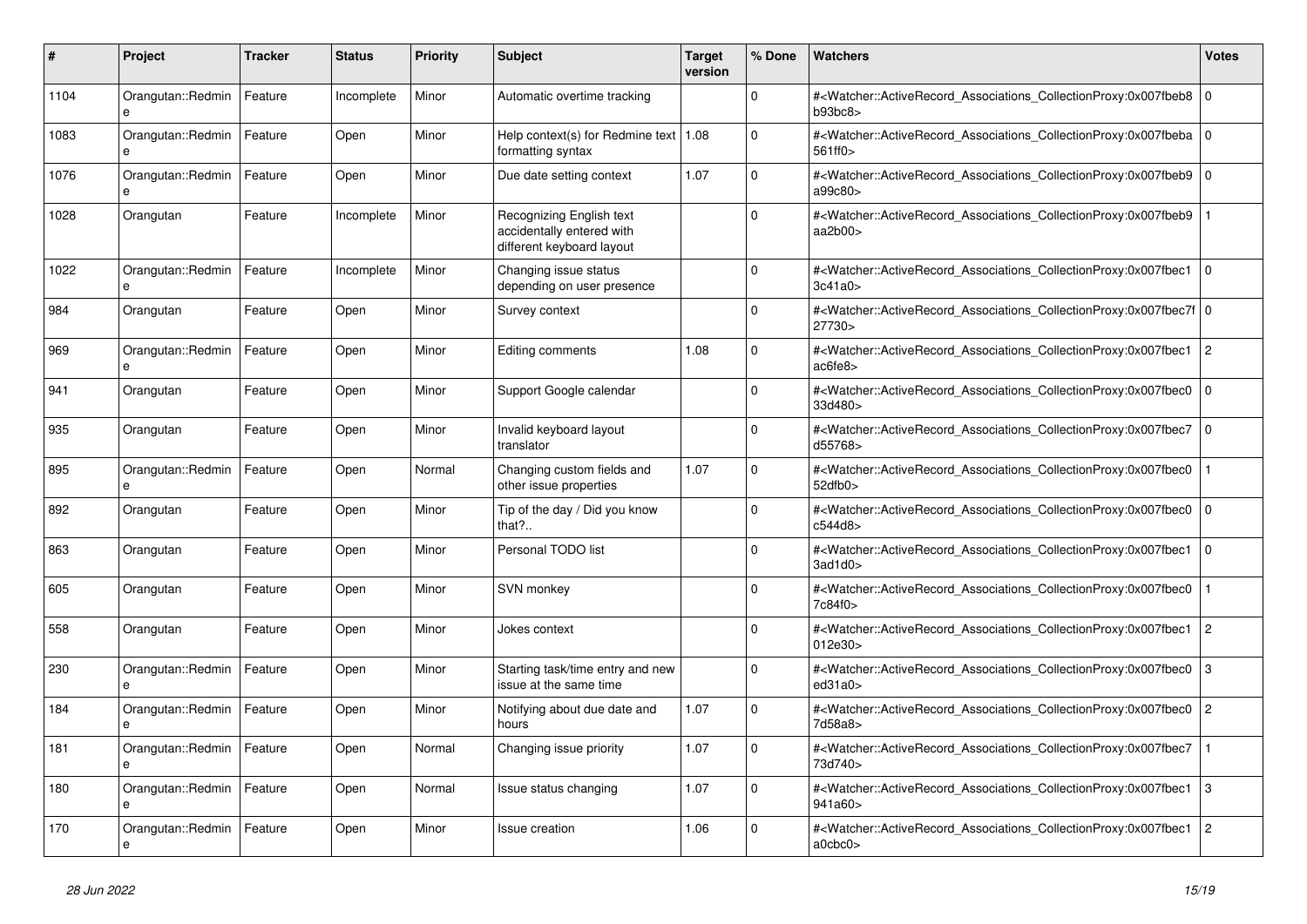| #        | <b>Project</b>                  | <b>Tracker</b> | <b>Status</b>         | <b>Priority</b> | <b>Subject</b>                                                                              | <b>Target</b><br>version | % Done       | <b>Watchers</b>                                                                                                                                                    | <b>Votes</b>   |
|----------|---------------------------------|----------------|-----------------------|-----------------|---------------------------------------------------------------------------------------------|--------------------------|--------------|--------------------------------------------------------------------------------------------------------------------------------------------------------------------|----------------|
| 128      | Orangutan                       | Feature        | Open                  | Major           | Reminder, organizer and<br>scheduler                                                        | 1.06                     | $\Omega$     | # <watcher::activerecord associations="" collectionproxy:0x007fbec1<br="">8da4f0&gt;</watcher::activerecord>                                                       | $\overline{2}$ |
| 124      | Orangutan::Redmin<br>e          | Feature        | Open                  | Minor           | Let users specify what they did<br>during a break by answering on<br>break question         |                          | $\Omega$     | # <watcher::activerecord associations="" collectionproxy:0x007fbec7<br="">d5deb8&gt;</watcher::activerecord>                                                       | Iз             |
| 26       | Orangutan                       | Feature        | Open                  | Normal          | It would be greate to have a<br>reminder                                                    | 1.06                     | $\mathbf{0}$ | # <watcher::activerecord associations="" collectionproxy:0x007fbec1<br="">9bd638&gt;</watcher::activerecord>                                                       | ١o             |
| 20       | Orangutan::Redmin<br>e          | Feature        | Open                  | Minor           | Let user specify what he did<br>during a break                                              |                          | $\mathbf 0$  | # <watcher::activerecord associations="" collectionproxy:0x007fbec7<br="">a0cac0</watcher::activerecord>                                                           | l o            |
| ISSUE-16 | <b>ISSUE-id</b>                 | Omission       | Open                  | Normal          | Search by new issue-id does<br>not work                                                     | 0.0.3                    | $\Omega$     | # <watcher::activerecord_associations_collectionproxy:0x007fbec2 0<br="">0742d8&gt;</watcher::activerecord_associations_collectionproxy:0x007fbec2>                |                |
| ISSUE-15 | <b>ISSUE-id</b>                 | Omission       | Open                  | Normal          | Searching #ISSUE-id                                                                         |                          | $\mathbf{0}$ | # <watcher::activerecord associations="" collectionproxy:0x007fbec1<br="">3fc078&gt;</watcher::activerecord>                                                       | l o            |
| ISSUE-17 | <b>ISSUE-id</b>                 | Bug            | Under<br>Verification | Major           | SVN integration: Commit with<br>new issue-id does not work                                  | 0.0.3                    | 50           | # <watcher::activerecord associations="" collectionproxy:0x007fbec7<br="">dd8758&gt;</watcher::activerecord>                                                       | l o            |
| ISSUE-14 | <b>ISSUE-id</b>                 | Bug            | Open                  | Minor           | Escaping #ISSUE-id Textile rule<br>does not work                                            |                          | $\Omega$     | # <watcher::activerecord associations="" collectionproxy:0x007fbec0<br="">65db38&gt;</watcher::activerecord>                                                       | $\overline{0}$ |
| ISSUE-12 | <b>ISSUE-id</b>                 | Bug            | Deferred              | Major           | No route matches error for<br>journals#new                                                  |                          | 50           | # <watcher::activerecord_associations_collectionproxy:0x007fbec7<br>c20c58&gt;</watcher::activerecord_associations_collectionproxy:0x007fbec7<br>                  | $\overline{0}$ |
| 2447     | <b>Extended Fields</b>          | Bug            | <b>New</b>            | Normal          | Support Redmine 4.0<br>NoMethodError: undefined<br>method `attr_protected'                  |                          | 0            | # <watcher::activerecord_associations_collectionproxy:0x007fbec1<br>4dc330&gt;</watcher::activerecord_associations_collectionproxy:0x007fbec1<br>                  | l 0            |
| 2440     | WikiNG                          | Bug            | Open                  | Normal          | Footnotes ignore $\lt$ pre $\gt$                                                            | 1.1.1                    | $\Omega$     | # <watcher::activerecord associations="" collectionproxy:0x007fbec1<br="">362ba8&gt;</watcher::activerecord>                                                       | $\overline{0}$ |
| 2436     | <b>WikiNG</b>                   | Bug            | Incomplete            | Normal          | Autocomplete debounce does<br>not work as expected                                          |                          | 50           | # <watcher::activerecord associations="" collectionproxy:0x007fbec1<br="">e19880&gt;</watcher::activerecord>                                                       | l o            |
| 2422     | Subscription                    | Bug            | New                   | Normal          | User is not removed from<br>project subscribers table when<br>user is deleted from Redmine. |                          | 0            | # <watcher::activerecord_associations_collectionproxy:0x007fbec1<br>38a068&gt;</watcher::activerecord_associations_collectionproxy:0x007fbec1<br>                  | l o            |
| 2421     | <b>SCM Creator</b><br>(+Github) | <b>Bug</b>     | <b>New</b>            | Normal          | The access to Git is based on<br>projects identifier.                                       |                          | $\mathbf 0$  | # <watcher::activerecord associations="" collectionproxy:0x007fbec1<br="">976760&gt;</watcher::activerecord>                                                       | $\overline{0}$ |
| 2420     | <b>SCM Creator</b><br>(+Github) | Bug            | New                   | Normal          | Creating a Github repository<br>fails                                                       |                          | $\Omega$     | # <watcher::activerecord associations="" collectionproxy:0x007fbec7<br="">3a74f0&gt;</watcher::activerecord>                                                       | $\overline{0}$ |
| 2404     | <b>RedPress</b>                 | Bug            | Incomplete            | Normal          | Redmine now requires POST<br>for logout                                                     |                          | $\Omega$     | # <watcher::activerecord_associations_collectionproxy:0x007fbec6 0<br=""  ="">de07d8</watcher::activerecord_associations_collectionproxy:0x007fbec6>               |                |
| 2384     | Hooks Manager                   | Bug            | In Progress           | Normal          | Redmine v3?                                                                                 | 1.0.2                    | 50           | # <watcher::activerecord_associations_collectionproxy:0x007fbec6f 0<br=""  ="">fca<math>08</math></watcher::activerecord_associations_collectionproxy:0x007fbec6f> |                |
| 2378     | Project Alias                   | Bug            | In Progress           | Major           | Compatibility to Redmine 3.0.1                                                              | 0.1.1                    | 100          | # <watcher::activerecord_associations_collectionproxy:0x007fbec7 0<br=""  ="">3756d0&gt;</watcher::activerecord_associations_collectionproxy:0x007fbec7>           |                |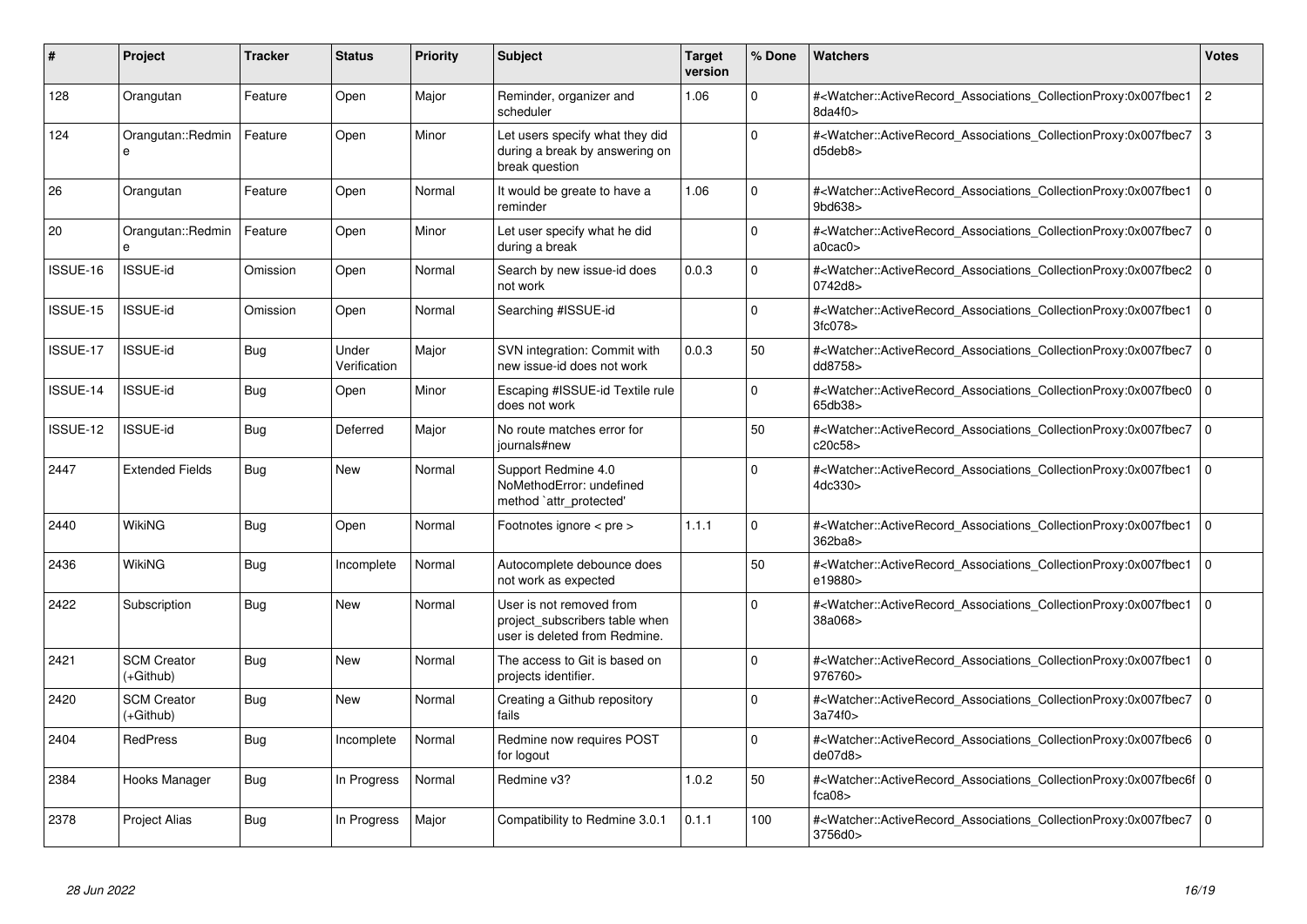| #    | Project                           | <b>Tracker</b> | <b>Status</b>         | <b>Priority</b> | <b>Subject</b>                                                                | <b>Target</b><br>version | % Done      | Watchers                                                                                                                                                  | <b>Votes</b> |
|------|-----------------------------------|----------------|-----------------------|-----------------|-------------------------------------------------------------------------------|--------------------------|-------------|-----------------------------------------------------------------------------------------------------------------------------------------------------------|--------------|
| 2368 | RedWord                           | <b>Bug</b>     | Open                  | Minor           | Next and prev links for<br>multi-page articles                                |                          | $\mathbf 0$ | # <watcher::activerecord associations="" collectionproxy:0x007fbec7<br="">12d490&gt;</watcher::activerecord>                                              | 0            |
| 2362 | OpenID Fix                        | <b>Bug</b>     | Incomplete            | Major           | Redmine 3 Compatibilty                                                        |                          | $\Omega$    | # <watcher::activerecord_associations_collectionproxy:0x007fbec6<br>c861d0&gt;</watcher::activerecord_associations_collectionproxy:0x007fbec6<br>         | l O          |
| 2359 | <b>Extended Fields</b>            | <b>Bug</b>     | In Progress           | Normal          | Extended fields plugin breaks<br>PDF export                                   | 0.2.4                    | 90          | # <watcher::activerecord_associations_collectionproxy:0x007fbec6<br>957c20&gt;</watcher::activerecord_associations_collectionproxy:0x007fbec6<br>         | l O          |
| 2356 | <b>SCM Creator</b><br>$(+Github)$ | <b>Bug</b>     | <b>New</b>            | Normal          | Repositories not removed from<br>file system                                  |                          | $\mathbf 0$ | # <watcher::activerecord_associations_collectionproxy:0x007fbec6<br>5951f0&gt;</watcher::activerecord_associations_collectionproxy:0x007fbec6<br>         | l O          |
| 2350 | <b>Extended Fields</b>            | <b>Bug</b>     | Under<br>Verification | Normal          | Extended Field Values that are<br>nil produce an error                        | 0.2.4                    | $\mathbf 0$ | # <watcher::activerecord_associations_collectionproxy:0x007fbec5<br>e754b0&gt;</watcher::activerecord_associations_collectionproxy:0x007fbec5<br>         | l O          |
| 2349 | <b>Extended Fields</b>            | <b>Bug</b>     | Open                  | Critical        | Redmine Bulk edit doesn't work<br>when extended field plugin is<br>installed  | 0.2.4                    | $\Omega$    | # <watcher::activerecord_associations_collectionproxy:0x007fbec5 0<br="">5f8dc8&gt;</watcher::activerecord_associations_collectionproxy:0x007fbec5>       |              |
| 2348 | <b>Extended Fields</b>            | <b>Bug</b>     | Open                  | Normal          | Buggy implementation at<br>list.html.erb                                      | 0.2.4                    | $\Omega$    | # <watcher::activerecord_associations_collectionproxy:0x007fbec5<br>00b168&gt;</watcher::activerecord_associations_collectionproxy:0x007fbec5<br>         | l O          |
| 2346 | <b>Project Sections</b>           | <b>Bug</b>     | Incomplete            | Normal          | Project list shifts when there are<br>more text in sidebar                    |                          | $\Omega$    | # <watcher::activerecord_associations_collectionproxy:0x00557da8 0<br=""  ="">f05318&gt;</watcher::activerecord_associations_collectionproxy:0x00557da8>  |              |
| 2343 | <b>SCM Creator</b><br>$(+Github)$ | <b>Bug</b>     | Open                  | Major           | Internal error when creating<br>projects having a List format<br>custom field | 0.5.1                    | $\Omega$    | # <watcher::activerecord_associations_collectionproxy:0x00557da8 0<br="">c753a0&gt;</watcher::activerecord_associations_collectionproxy:0x00557da8>       |              |
| 2334 | <b>SCM Creator</b><br>$(+Github)$ | <b>Bug</b>     | Open                  | Normal          | Github API does not load                                                      | 0.5.1                    | $\mathbf 0$ | # <watcher::activerecord_associations_collectionproxy:0x00557da5 0<br="">a34378&gt;</watcher::activerecord_associations_collectionproxy:0x00557da5>       |              |
| 2329 | WikiNG                            | <b>Bug</b>     | Under<br>Verification | Major           | Mentions visibility                                                           |                          | 50          | # <watcher::activerecord_associations_collectionproxy:0x00557da5 0<br="">bbb698</watcher::activerecord_associations_collectionproxy:0x00557da5>           |              |
| 2327 | <b>Project Settings</b>           | <b>Bug</b>     | New                   | Normal          | visual styles of sections are not<br>applied                                  |                          | $\Omega$    | # <watcher::activerecord_associations_collectionproxy:0x00557da5 0<br="">6713d0&gt;</watcher::activerecord_associations_collectionproxy:0x00557da5>       |              |
| 2326 | <b>SCM Creator</b><br>$(+Github)$ | <b>Bug</b>     | Open                  | Normal          | redmine_scm is incompatible<br>with redmine_git_hosting now?                  | 0.5.1                    | $\mathbf 0$ | # <watcher::activerecord_associations_collectionproxy:0x00557da4 0<br=""  ="">b9a308&gt;</watcher::activerecord_associations_collectionproxy:0x00557da4>  |              |
| 2325 | <b>SCM Creator</b><br>$(+Github)$ | <b>Bug</b>     | Incomplete            | Normal          | Cannot add existing github repo                                               |                          | $\Omega$    | # <watcher::activerecord_associations_collectionproxy:0x007fbebaf 0<br=""  ="">58400&gt;</watcher::activerecord_associations_collectionproxy:0x007fbebaf> |              |
| 2324 | Contact Form                      | <b>Bug</b>     | New                   | Normal          | Submitter information missing<br>on email.                                    |                          | $\Omega$    | # <watcher::activerecord_associations_collectionproxy:0x007fbeba 0<br="">3b7038&gt;</watcher::activerecord_associations_collectionproxy:0x007fbeba>       |              |
| 2323 | <b>Contact Form</b>               | <b>Bug</b>     | New                   | Normal          | non-english characters on Full<br>name                                        |                          | $\Omega$    | # <watcher::activerecord_associations_collectionproxy:0x007fbeba 0<br="">953d70&gt;</watcher::activerecord_associations_collectionproxy:0x007fbeba>       |              |
| 2322 | WikiNG                            | <b>Bug</b>     | Deferred              | Normal          | Viewing user pages does not<br>work after rename                              |                          | $\mathbf 0$ | # <watcher::activerecord 0<br="" associations="" collectionproxy:0x007fbeba="">7e5f88&gt;</watcher::activerecord>                                         |              |
| 2321 | <b>RedPress</b>                   | <b>Bug</b>     | Open                  | Normal          | Users are still able to register in<br>WordPress                              |                          | $\mathbf 0$ | # <watcher::activerecord_associations_collectionproxy:0x007fbeb9 0<br="">b20348&gt;</watcher::activerecord_associations_collectionproxy:0x007fbeb9>       |              |
| 2320 | <b>Extended Fields</b>            | Bug            | Under<br>Verification | Normal          | Internal error when opening<br>issues tab                                     | 0.2.4                    | $\mathbf 0$ | # <watcher::activerecord_associations_collectionproxy:0x007fbeb9 0<br=""  ="">c95fe8&gt;</watcher::activerecord_associations_collectionproxy:0x007fbeb9>  |              |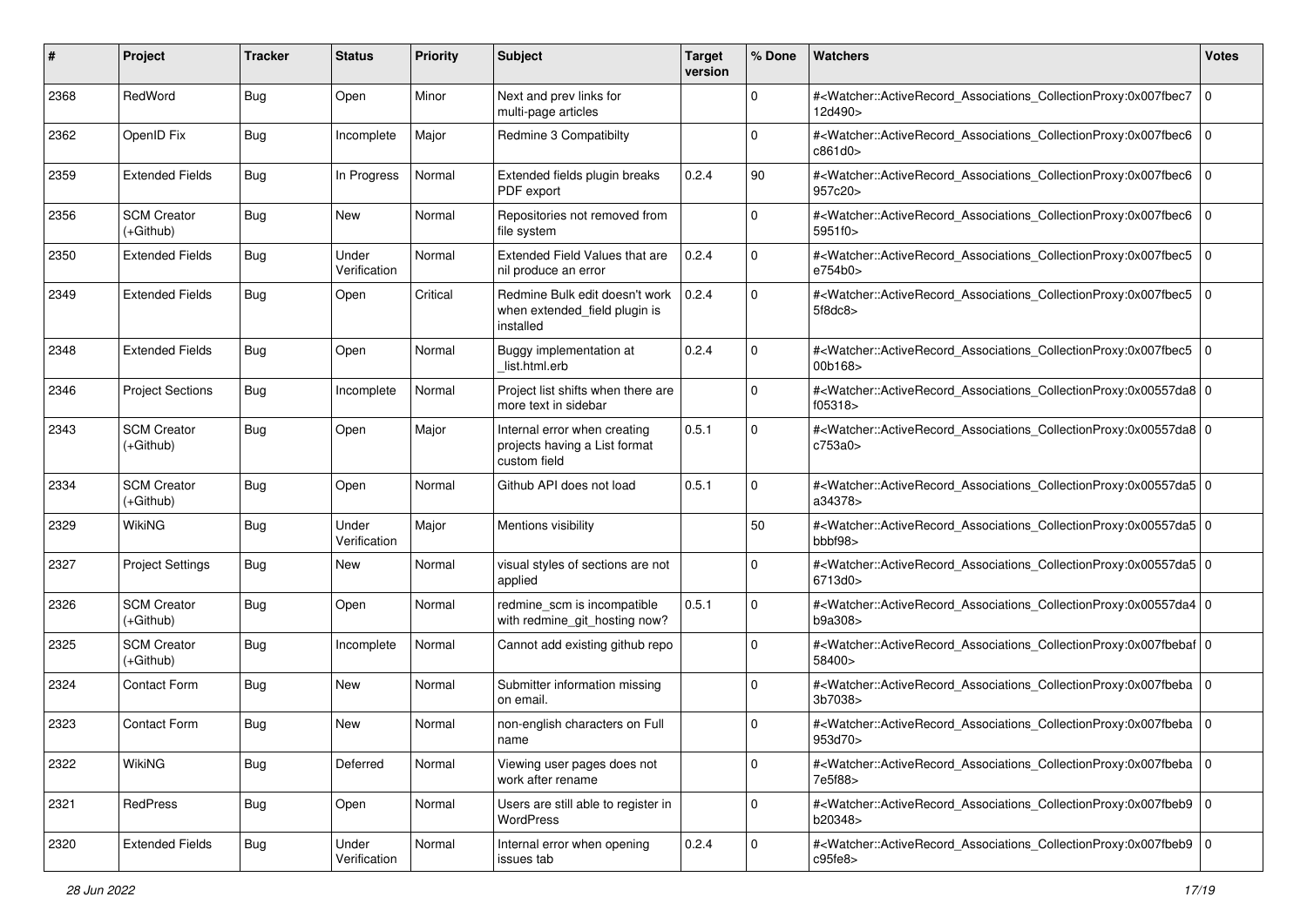| #    | Project                         | <b>Tracker</b> | <b>Status</b> | <b>Priority</b> | Subject                                                                       | <b>Target</b><br>version | % Done      | Watchers                                                                                                                                                 | <b>Votes</b> |
|------|---------------------------------|----------------|---------------|-----------------|-------------------------------------------------------------------------------|--------------------------|-------------|----------------------------------------------------------------------------------------------------------------------------------------------------------|--------------|
| 2319 | <b>Extended Fields</b>          | <b>Bug</b>     | Open          | Normal          | Incompatible with<br>rt_custom_field?                                         | 0.2.4                    | $\mathbf 0$ | # <watcher::activerecord associations="" collectionproxy:0x007fbeba<br="">4bea58</watcher::activerecord>                                                 | l O          |
| 2318 | <b>Extended Fields</b>          | <b>Bug</b>     | In Progress   | Normal          | Issues as pdf                                                                 | 0.2.4                    | 90          | # <watcher::activerecord_associations_collectionproxy:0x007fbeba 0<br=""  ="">58da10&gt;</watcher::activerecord_associations_collectionproxy:0x007fbeba> |              |
| 2313 | Download Button                 | <b>Bug</b>     | Open          | Normal          | Emails include the Download<br>"button" with relative link                    |                          | 0           | # <watcher::activerecord_associations_collectionproxy:0x007fbeb8 0<br="">3b4308&gt;</watcher::activerecord_associations_collectionproxy:0x007fbeb8>      |              |
| 2295 | Hooks Manager                   | Bug            | Reopened      | Normal          | view_layouts_base_html_head<br>hook not working                               |                          | 90          | # <watcher::activerecord_associations_collectionproxy:0x007fbebb<br>274698&gt;</watcher::activerecord_associations_collectionproxy:0x007fbebb<br>        | l O          |
| 2289 | RedPress                        | <b>Bug</b>     | New           | Normal          | Hide moved news from the<br>project overview page                             |                          | $\Omega$    | # <watcher::activerecord 0<br="" associations="" collectionproxy:0x007fbeba="">4dc0f8&gt;</watcher::activerecord>                                        |              |
| 2261 | <b>Extended Fields</b>          | <b>Bug</b>     | Incomplete    | Normal          | issues PDF view and<br>descriptions                                           | 0.2.4                    | $\Omega$    | # <watcher::activerecord_associations_collectionproxy:0x007fbeba<br>65b8e8&gt;</watcher::activerecord_associations_collectionproxy:0x007fbeba<br>        | l O          |
| 2260 | Contact Form                    | <b>Bug</b>     | Incomplete    | Normal          | Conflicting with<br>redmine_ckeditor plugin using<br>preview                  |                          | $\Omega$    | # <watcher::activerecord_associations_collectionproxy:0x007fbeba<br>631890&gt;</watcher::activerecord_associations_collectionproxy:0x007fbeba<br>        | l O          |
| 2242 | <b>Extended Fields</b>          | <b>Bug</b>     | Incomplete    | Normal          | Message "invalid statement:<br>STR_TO_DATE" when using<br>MS SQL              |                          | 30          | # <watcher::activerecord_associations_collectionproxy:0x007fbec3<br>6a98f0</watcher::activerecord_associations_collectionproxy:0x007fbec3<br>            |              |
| 2239 | <b>SCM Creator</b><br>(+Github) | <b>Bug</b>     | Incomplete    | Normal          | No default identifer                                                          |                          | $\Omega$    | # <watcher::activerecord_associations_collectionproxy:0x007fbeb9f 0<br="">c8af8&gt;</watcher::activerecord_associations_collectionproxy:0x007fbeb9f>     |              |
| 2237 | Contact Form                    | <b>Bug</b>     | Open          | Normal          | Spam protection (looks like<br>0.1.0 is spam prone)                           |                          | $\mathbf 0$ | # <watcher::activerecord_associations_collectionproxy:0x007fbeb9 0<br="">5ac060&gt;</watcher::activerecord_associations_collectionproxy:0x007fbeb9>      |              |
| 2236 | <b>Extended Fields</b>          | <b>Bug</b>     | Incomplete    | Normal          | Hint Lost                                                                     |                          | $\Omega$    | # <watcher::activerecord_associations_collectionproxy:0x007fbeb9f 0<br="">f68e0</watcher::activerecord_associations_collectionproxy:0x007fbeb9f>         |              |
| 2225 | OpenID Fix                      | <b>Bug</b>     | Incomplete    | Normal          | OpenID::TypeURIMismatch                                                       |                          | $\Omega$    | # <watcher::activerecord_associations_collectionproxy:0x007fbeb9 0<br="">a175f0&gt;</watcher::activerecord_associations_collectionproxy:0x007fbeb9>      |              |
| 2216 | Download Button                 | <b>Bug</b>     | New           | Critical        | Missing partial<br>download/sidebar                                           |                          | $\Omega$    | # <watcher::activerecord_associations_collectionproxy:0x007fbec3<br>d1de20</watcher::activerecord_associations_collectionproxy:0x007fbec3<br>            | 0            |
| 2213 | <b>Contact Form</b>             | <b>Bug</b>     | Incomplete    | Normal          | Unable to support Chinesel                                                    |                          | $\Omega$    | # <watcher::activerecord_associations_collectionproxy:0x007fbec3<br>9f01f8</watcher::activerecord_associations_collectionproxy:0x007fbec3<br>            | 0            |
| 2190 | Role Shift                      | <b>Bug</b>     | Incomplete    | Normal          | Unfortunately installation fails                                              |                          | $\Omega$    | # <watcher::activerecord_associations_collectionproxy:0x007fbeba 0<br="">5183f0&gt;</watcher::activerecord_associations_collectionproxy:0x007fbeba>      |              |
| 2165 | Download Button                 | Bug            | Open          | Major           | Error in email                                                                | 0.1.1                    | $\mathbf 0$ | # <watcher::activerecord_associations_collectionproxy:0x007fbeba 0<br=""  ="">4b6f88&gt;</watcher::activerecord_associations_collectionproxy:0x007fbeba> |              |
| 2163 | Meta                            | <b>Bug</b>     | Incomplete    | Normal          | My site's Display lanugage was<br>only English, when I installed<br>plugin    |                          | $\mathbf 0$ | # <watcher::activerecord_associations_collectionproxy:0x007fbeba 0<br=""  ="">15af10&gt;</watcher::activerecord_associations_collectionproxy:0x007fbeba> |              |
| 2155 | <b>Extended Fields</b>          | <b>Bug</b>     | Incomplete    | Normal          | Wiki text field donot work well<br>when using chinese as custom<br>field name |                          | 50          | # <watcher::activerecord_associations_collectionproxy:0x007fbebb 0<br="">3186a8&gt;</watcher::activerecord_associations_collectionproxy:0x007fbebb>      |              |